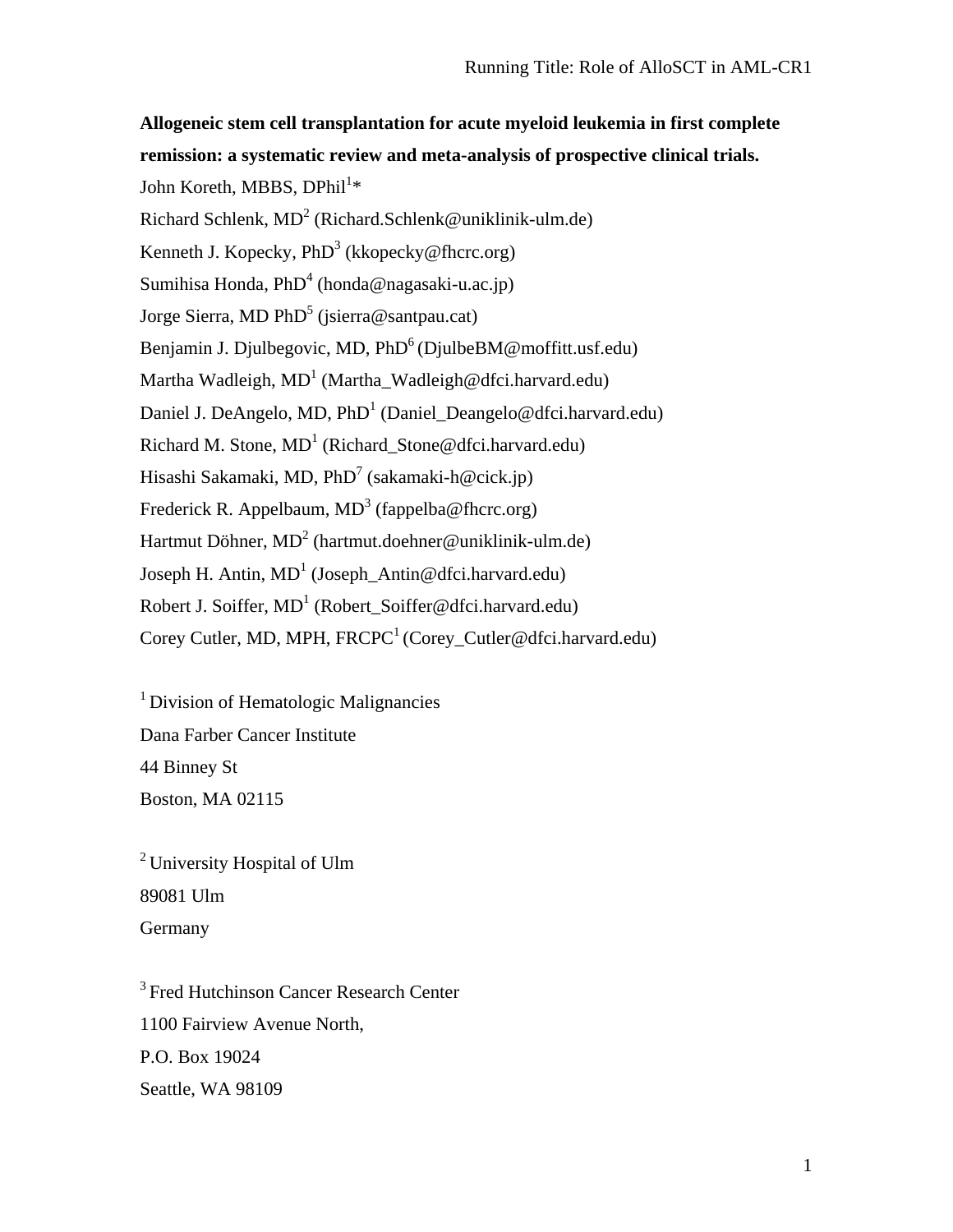4 Institute of Tropical Medicine Nagasaki University 1-12-4 Sakamoto, Nagasaki 852-8523 Japan

5 Hospital de la Santa Creu i Sant Pau Barcelona Spain

 ${}^{6}$ H. Lee Moffitt Cancer Center & Research Institute 12902 Magnolia Dr Tampa, Fl 33612

7 Tokyo Metropolitan Komagome Hospital 3-18-22 Honkomagome Bunkyo-Ku Tokyo 113-8677 Japan

\*corresponding author email: John\_Koreth@dfci.harvard.edu tel:+1-617-632-2949 fax:+1-617-632-5168

Keywords: acute myeloid leukemia, allogeneic transplantation, meta-analysis Statement of Originality: The article is original work, not previously presented. Word Count: Abstract 296 Word Count: Text 4,610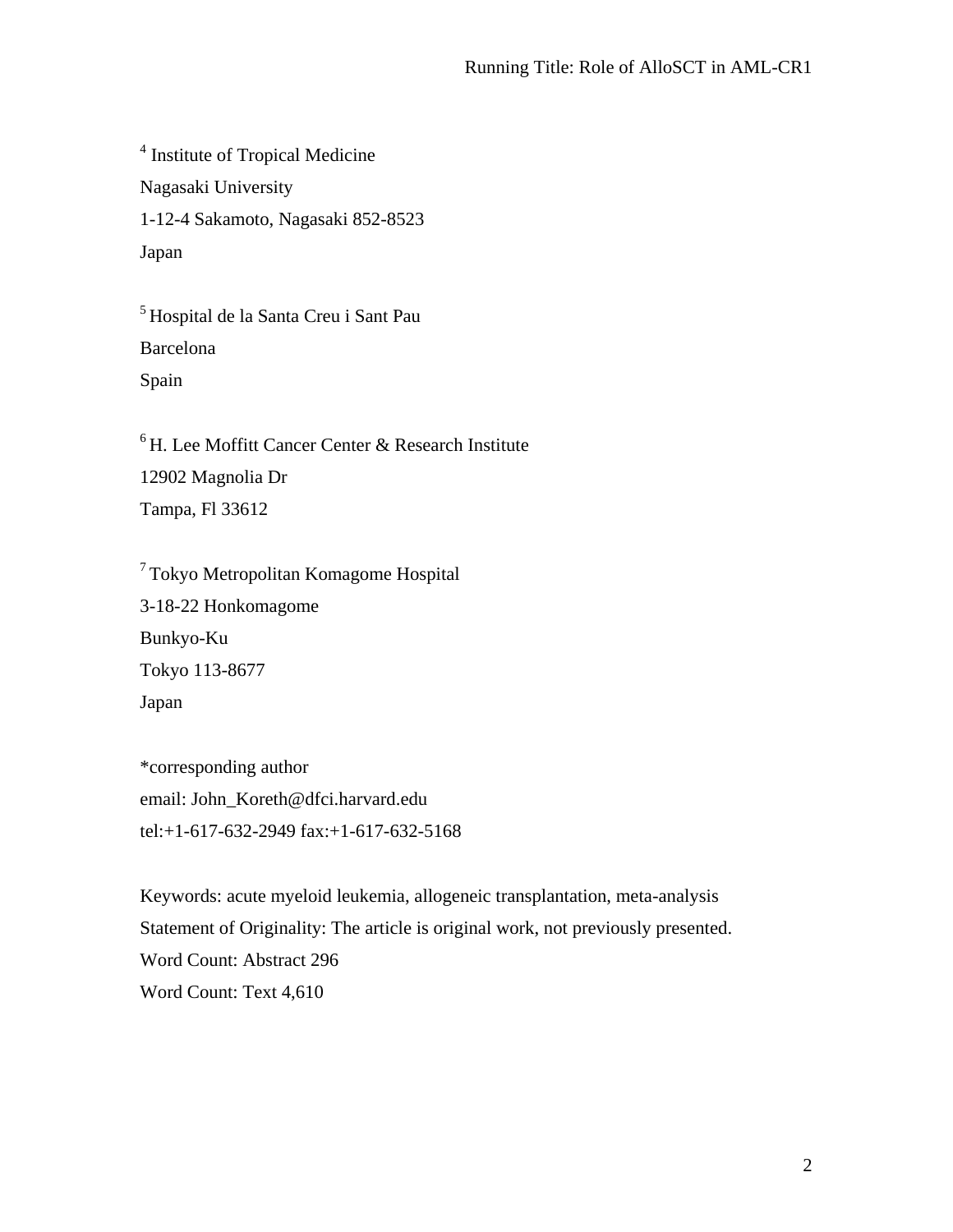### **Abstract:**

Context: The optimal treatment of acute myeloid leukemia (AML) in first complete remission (CR1) is uncertain. Current consensus, based on cytogenetic risk, recommends myeloablative allogeneic stem cell transplantation (alloSCT) for poor-risk but not for good-risk AML. AlloSCT, autologous transplant and consolidation chemotherapy are considered of equivalent benefit for intermediate-risk AML. We undertook a systematic review and meta-analysis of prospective trials evaluating alloSCT versus non-alloSCT therapies for AML-CR1.

Objective: To quantify relapse-free survival (RFS) and overall survival (OS) benefit of alloSCT for AML in CR1. In subgroup analyses, RFS and OS benefit of alloSCT was determined for good-, intermediate- and poor-risk AML.

Methods: Combining the search terms: 'allogeneic'; 'acut\*' and 'leukem\*/leukaem\*/leucem\*/leucaem\*/aml'; 'myelo\*' or 'nonlympho\*', we searched the PubMed, Embase and Cochrane Registry of Controlled Trials databases in March 2009. 1712 articles were accessed.

Study Selection: Prospective trials assigning adult AML-CR1 patients to alloSCT versus non-alloSCT treatment(s) based on donor availability, and reporting RFS and/or OS outcomes on intent-to-treat, donor versus no-donor basis were identified.

Data Extraction: Two reviewers independently extracted study characteristics, interventions, and outcomes. Hazard ratios (HR) (with 95% CI) were determined.

Data Synthesis: 24 trials and 6,007 patients were analyzed. Inter-study heterogeneity was not significant. Fixed effects meta-analysis was performed. HR of relapse or death with alloSCT for AML-CR1 was 0.80 (0.74-0.86). Significant RFS benefit of alloSCT was documented for poor-risk (HR 0.69 (0.57-0.84)) and intermediate-risk AML (HR 0.76 (0.68-0.85)); but not for good-risk AML (HR 1.06 (0.80-1.42)). HR of death with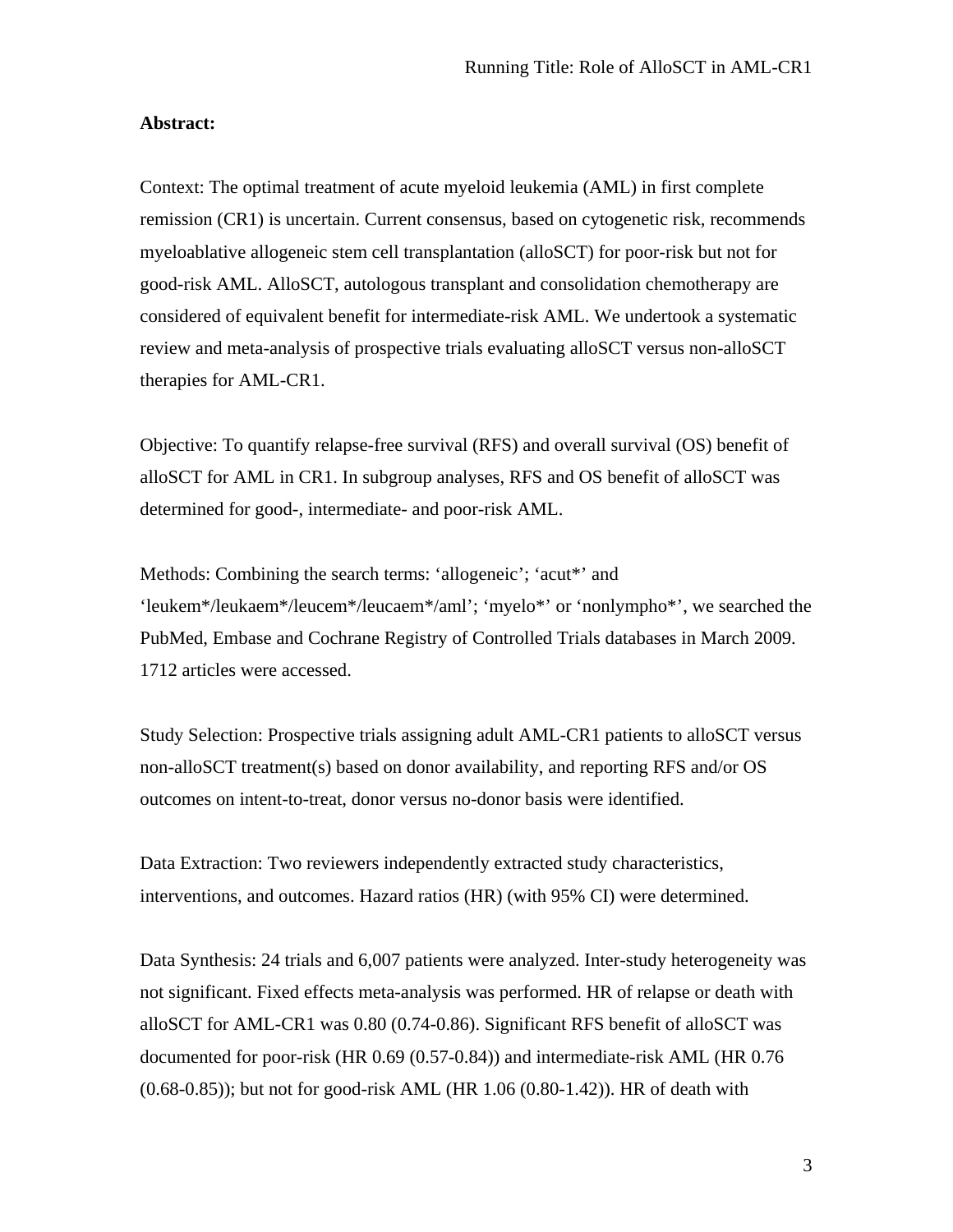alloSCT for AML-CR1 was 0.90 (0.82-0.97). Significant OS benefit of alloSCT was documented for poor-risk (HR 0.73 (0.59-0.90)) and intermediate-risk AML (HR 0.83 (0.74-0.93)); but not for good-risk AML (HR 1.07 (0.83-1.38)).

Conclusion: AlloSCT has significant RFS and OS benefit for intermediate- and for poorrisk AML, but not for good-risk AML in CR1.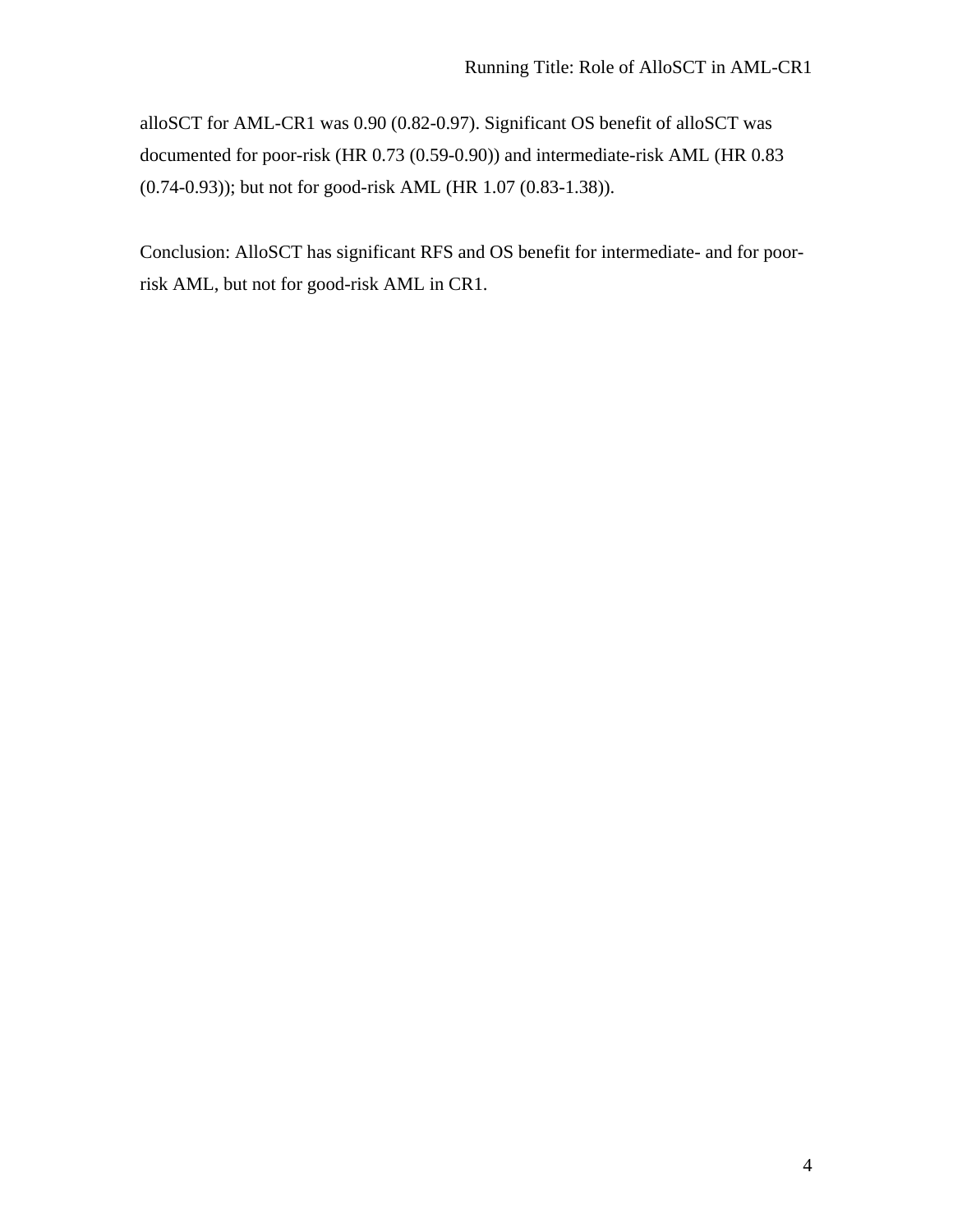### **Introduction:**

Achieving a cure, even for younger adult patients with de-novo acute myeloid leukemia (AML), remains a challenge. While over 70% of such patients will enter a first complete remission (CR1) after induction chemotherapy, a substantial number experience disease relapse. <sup>1</sup> Allogeneic stem cell transplantation (alloSCT) after myeloablative conditioning is a curative treatment option for younger AML patients in CR1. However, concerns regarding alloSCT related toxicity and questions regarding its benefit limit its utilization for patients who have attained an initial remission. Alternative therapies include intensive consolidation chemotherapy or autologous stem cell transplant (autoSCT). The current consensus, reflected in treatment guidelines of the National Comprehensive Cancer Network (NCCN) (V1.2009: www.nccn.org), is based on cytogenetic stratification into good-, intermediate-, and poor-risk AML. Patients with good-risk AML in CR1 are recommended chemotherapy, with autoSCT considered an acceptable alternative. Patients with poor-risk AML in CR1 are recommended alloSCT. There is no preferred therapy for patients with intermediate-risk AML in CR1: alloSCT, consolidation chemotherapy and autoSCT are considered of equivalent benefit.

Multiple prospective trials have been undertaken to clarify the role of alloSCT for AML in CR1. In the context of alloSCT trial design, treatment assignment has typically been based on donor availability: patients with HLA matched siblings are assigned to alloSCT (donor arm), and those without matched siblings (or without siblings) are assigned to non-alloSCT therapy (no-donor arm). Although not randomized comparisons, these studies have nevertheless been widely accepted as providing good quality evidence of treatment-effect since no evidence of major bias arising from differences in biological and socioeconomic factors has been identified.

Various prospective clinical trials, retrospective studies and systematic reviews have helped determine the current treatment consensus for AML in CR1. Retrospective analyses are prone to errors of bias and confounding, and may therefore provide inaccurate estimates of effect. Prospective biologic assignment trials offer a means of reducing such errors. However, their results have thus far not provided definitive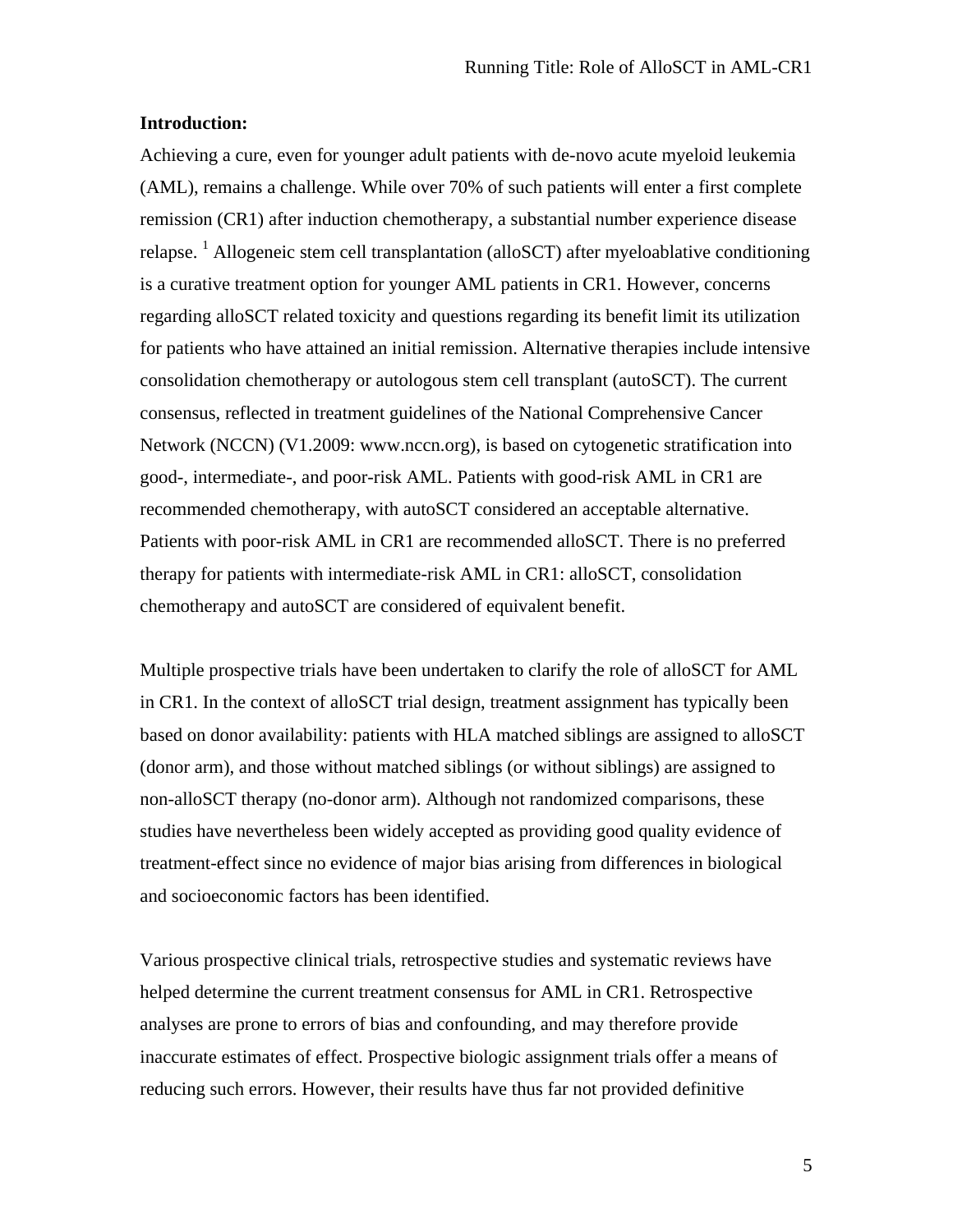evidence to support treatment recommendations. While some individual trials have documented superior relapse-free survival (RFS), none has documented an overall survival (OS) benefit for alloSCT across all cytogenetic risk groups. Within cytogenetic risk groups, the evidence regarding alloSCT impact is also limited (discussed below).

In order to arrive at comprehensive estimates of OS and RFS benefit from the totality of the clinical trial data available, we undertook a systematic literature review and metaanalysis of all prospective biologic assignment clinical trials of alloSCT versus consolidation chemotherapyand/or autoSCT for AML in CR1, on an intent-to-treat (ITT) donor versus no-donor basis.

### **Materials and Methods:**

Data Sources: We undertook searches of the Medline (PubMed), Embase and Cochrane Registry of Controlled Trials (updated March 2009), combining the search terms: 'allogeneic'; 'acut\*' and 'leukem\*/leukaem\*/leucem\*/leucaem\*/aml'; 'myelo\*' or 'nonlympho\*'. Medline (PubMed) and Embase searches were restricted to human studies. . Studies identified underwent title/abstract review (JK and CC), and clearly nonrelevant articles were discarded. Text review of the remainder was performed to assess their suitability. The bibliographies of retained articles were examined to identify additional studies. The abstracts of relevant scientific meetings were examined similarly to ensure complete review of the available data. International expert input was obtained to identify additional relevant trials, including those in non-English speaking countries. Recent reviews and meta-analyses were also accessed to identify additional studies that met inclusion criteria.  $2-7$ 

Study Selection: Studies included were prospective trials of adults (wholly or predominantly) with AML in CR1 that assigned alloSCT versus a comparator of consolidation chemotherapy and/or autoSCT. Eligible trials reported hazard ratios (HR) (95% CI) for OS and/or RFS benefit on an ITT donor no-donor basis (or provided data to estimate HR by the method of Parmar et al). <sup>8</sup> When multiple publications reported on the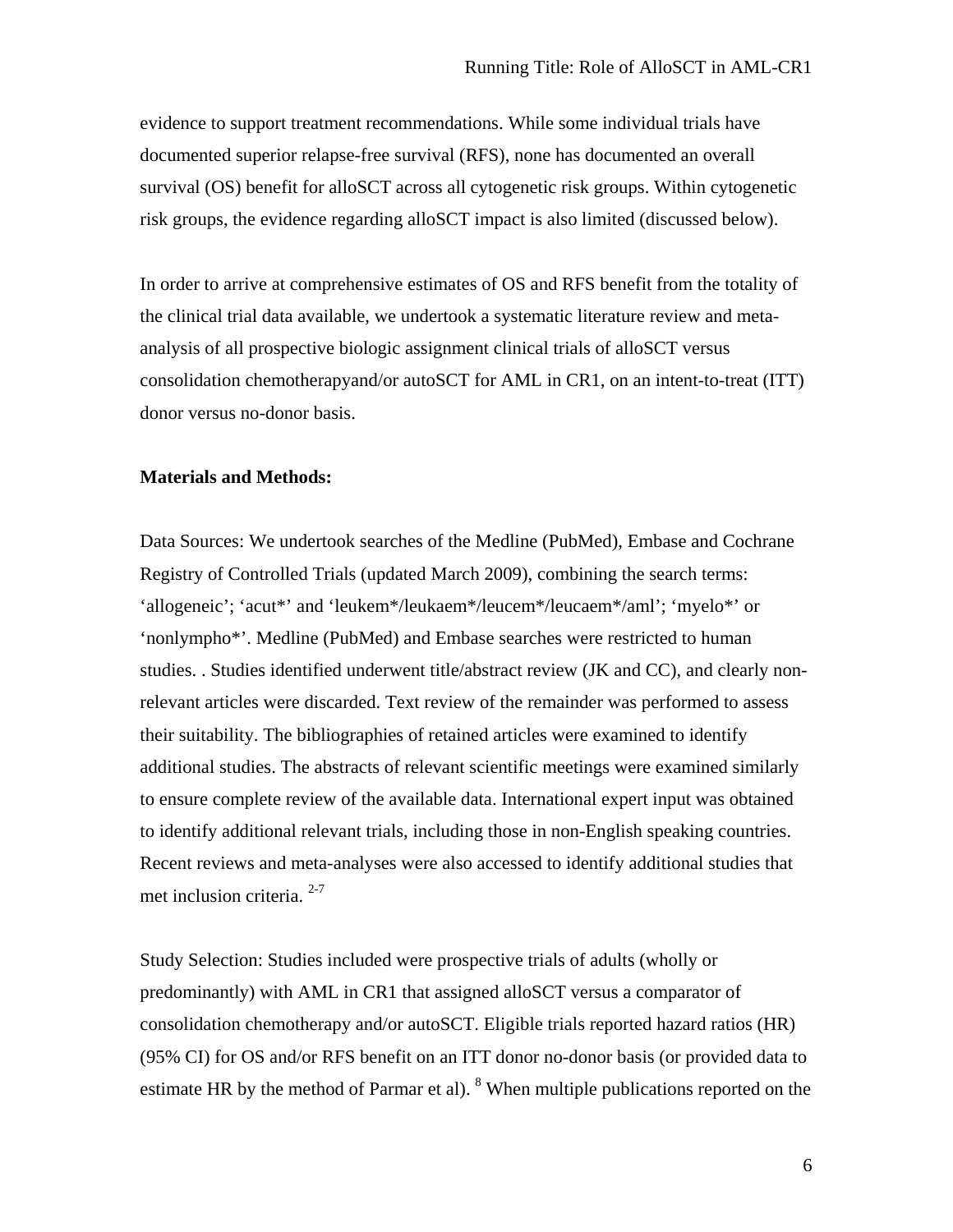study, the most updated data was analyzed. Unadjusted HR was preferred in the analysis, since adjusted HR, reported in a minority of studies, was considered likely to adjust for different covariates per study, potentially impeding analysis across studies. Further, prospective biological treatment assignment was considered likely to equalize covariates over the large number of patients analyzed. Adjusted HR was utilized in sensitivity analyses.

Data Extraction: The data was abstracted in a standardized format by two independent reviewers. The data collected for each study included: study name, study first author, publication year, year of initial enrollment, total number allocated to therapy, number assigned to donor and no-donor arm on an ITT basis, median patient age (years), median duration of follow-up (months), number of events (death, relapse) in each arm, study endpoints of OS and/or RFS benefit. We used OS and RFS (also reported as disease-free survival) as per the individual studies. Data on treatment related mortality (TRM) (also reported as non-relapse mortality) was also collected. We also collected data on therapy: induction therapy regimen, interim therapy regimen (if any), stem cell source (bone marrow (BM) or peripheral blood (PB)), alloSCT conditioning, autoSCT conditioning and consolidation chemotherapy regimen. Discrepancies in data extraction were resolved by consensus, referring back to the original article, and by contacting the study authors if necessary. When missing data were encountered, the primary authors were contacted to complete the data analysis.

Quality Assessment: We assessed for quality based on the requirement for prospective treatment assignment, the reporting of outcomes on an ITT basis, the study size, the number of participating centers, the adequacy of induction chemotherapy (treatment regimen; percentage of patients entering CR1), and the proportion of patients allocated to alloSCT who underwent assigned therapy (Tables 1-3). Given the unambiguous endpoints (OS, RFS) and study treatments, we did not anticipate any impact of lack of blinding on outcomes. We did not explicitly score the methodologic quality of the included trials since the value of doing so is controversial. Ad-hoc scores may lack demonstrated validity, and results may not be associated with quality.  $9-12$  Instead, we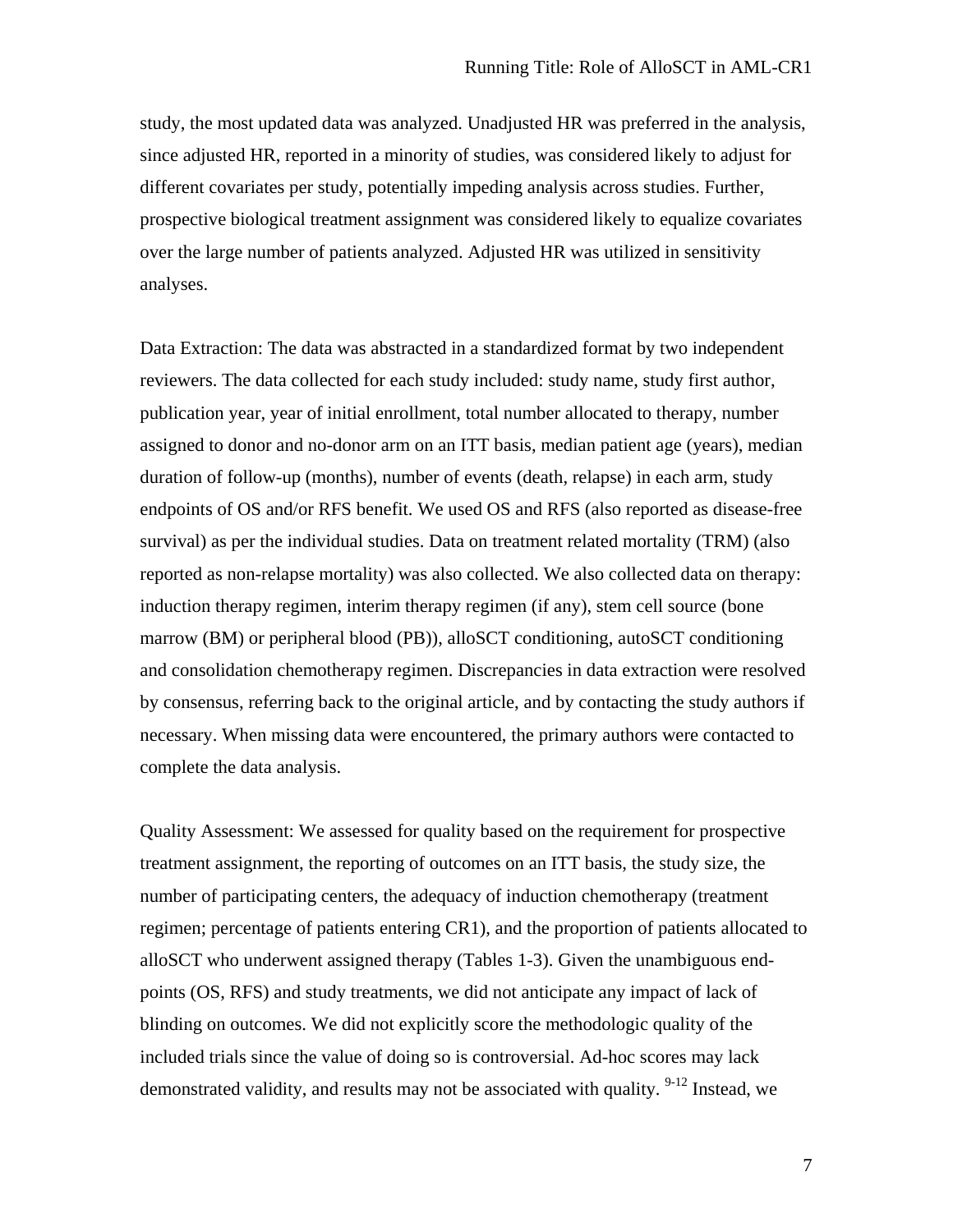performed subgroup and sensitivity analyses, and undertook tests of interaction, as is widely recommended.  $^{11-13}$ 

Data Synthesis*:* Data analysis was done using STATA (version 7) software (STATA Corp, College Station, TX). Begg's funnel plot and P value were used to investigate publication bias. <sup>14</sup> Heterogeneity was assessed by a Q statistic. <sup>15</sup> A Forrest plot with combined HR (with 95% CI) for OS and RFS benefit of alloSCT (donor) versus nonalloSCT (no-donor) was constructed using fixed-effects meta-analysis, given lack of significant inter-study heterogeneity. In sensitivity analyses, random-effects metaanalysis of DerSimonian and Laird was undertaken. 16 The threshold of significance was p≤0.05.

We explored our findings further by additional sensitivity analyses. To assess the potential impact of missing OS data from studies reporting only RFS outcomes, versus those reporting both OS and RFS endpoints, we looked for systematic differences in RFS outcomes between the two groups. We also evaluated the impact of including additional trials that stratified treatment options by cytogenetic risk (i.e. restricting alloSCT option to intermediate- and/or poor-risk AML) to the initial analysis. In subgroup analyses, we assessed OS and RFS benefit for the cytogenetic risk subgroups: poor-, intermediate-, and good-risk AML. Tests of interaction across the subgroups were performed to assess whether benefit of alloSCT varied significantly between the cytogenetic risk categories. Random effects meta-analysis was also undertaken to assess the robustness of all survival endpoints. Adjusted HR was utilized in additional sensitivity analyses.

This work was performed in accordance with the QUOROM guidelines for meta-analysis of randomized clinical trials.<sup>11</sup>

### **Results:**

Systematic Review: 1712 articles were identified in the initial online databases' and abstract search, delineated in Figure 1. After screening titles/abstracts, 1660 non-relevant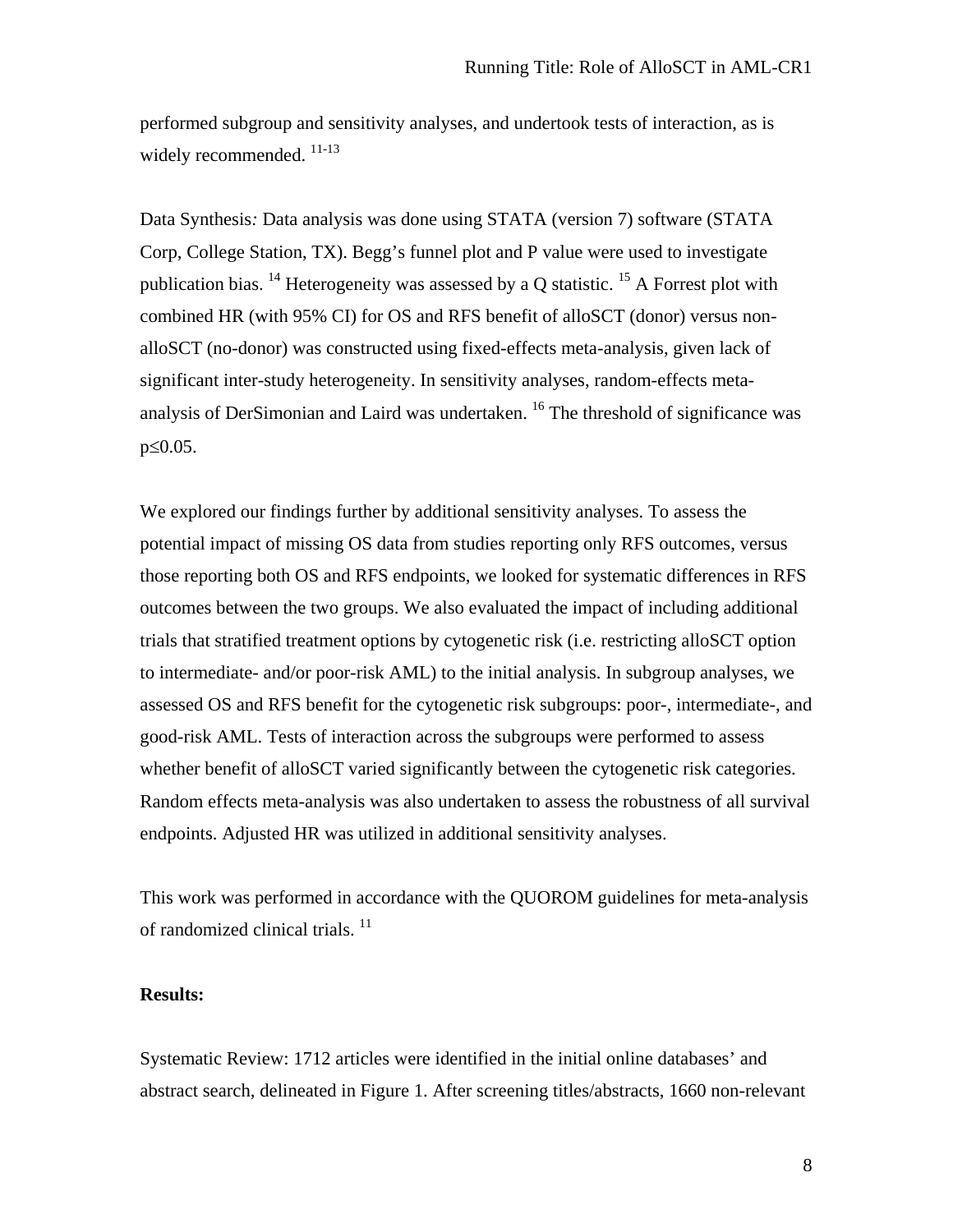articles were excluded. The remaining 52 articles were retrieved for further review. They were reviewed independently in a structured format, and 23 articles were discarded as they did not prospectively compare myeloablative alloSCT versus non-alloSCT options for adult patients with AML in CR1 on an ITT basis, were not assigned treatment trials, reported non-comparable patient cohorts, or represented repeat publications of the same trial. An additional relevant trial was identified by expert input.. Recent review articles and meta-analyses were also retrieved.  $2-4$  These did not yield additional relevant trials.

The search identified 30 potentially relevant trials that evaluated alloSCT versus nonalloSCT therapies (consolidation chemotherapy and/or autoSCT) for AML in CR1. 6 trials did not report outcomes based on treatment assigned, and their non-ITT data was not further evaluated. 24 trials provided prospective data on OS and/or RFS outcomes that was extractable on an ITT donor no-donor basis.  $17-33$  They are included in the analysis, as detailed in Tables 1-3. 18 trials reported RFS outcomes across all AML cytogenetic risk categories. 15 trials reported OS outcomes across all AML cytogenetic risk categories. 6 trials restricted the alloSCT option to intermediate- and/or poorcytogenetic risk AML in CR1; their cytogenetic risk stratified OS/RFS outcomes are included in sensitivity and subgroup analyses. No significant discrepancies between reviewers were noted regarding trial inclusion or data extraction.

Qualitative Assessment: Overall, the studies in the analysis were considered of good quality, typically being prospective multi-center trials, reporting outcomes on a donor nodonor basis analyzed on an ITT basis, performed at the national level in the US, Europe and Japan, and published in well respected peer-reviewed journals. They enrolled patients between 1982- 2006. Numbers of patients in the alloSCT and non-alloSCT arms ranged from 58 to 1305. Some studies combined individual patient data across multiple trials and reported aggregate survival endpoints. Eligible patients typically comprised adults with newly diagnosed AML who were <40-60 years of age, with adequate organ function and absence of significant concomitant disease (Table 3). Two trials included a minority population of pediatric patients, at 16% and 21% respectively. <sup>22, 29</sup> AlloSCT treatment adherence was reasonable for most studies, with only one trial reporting <60%

9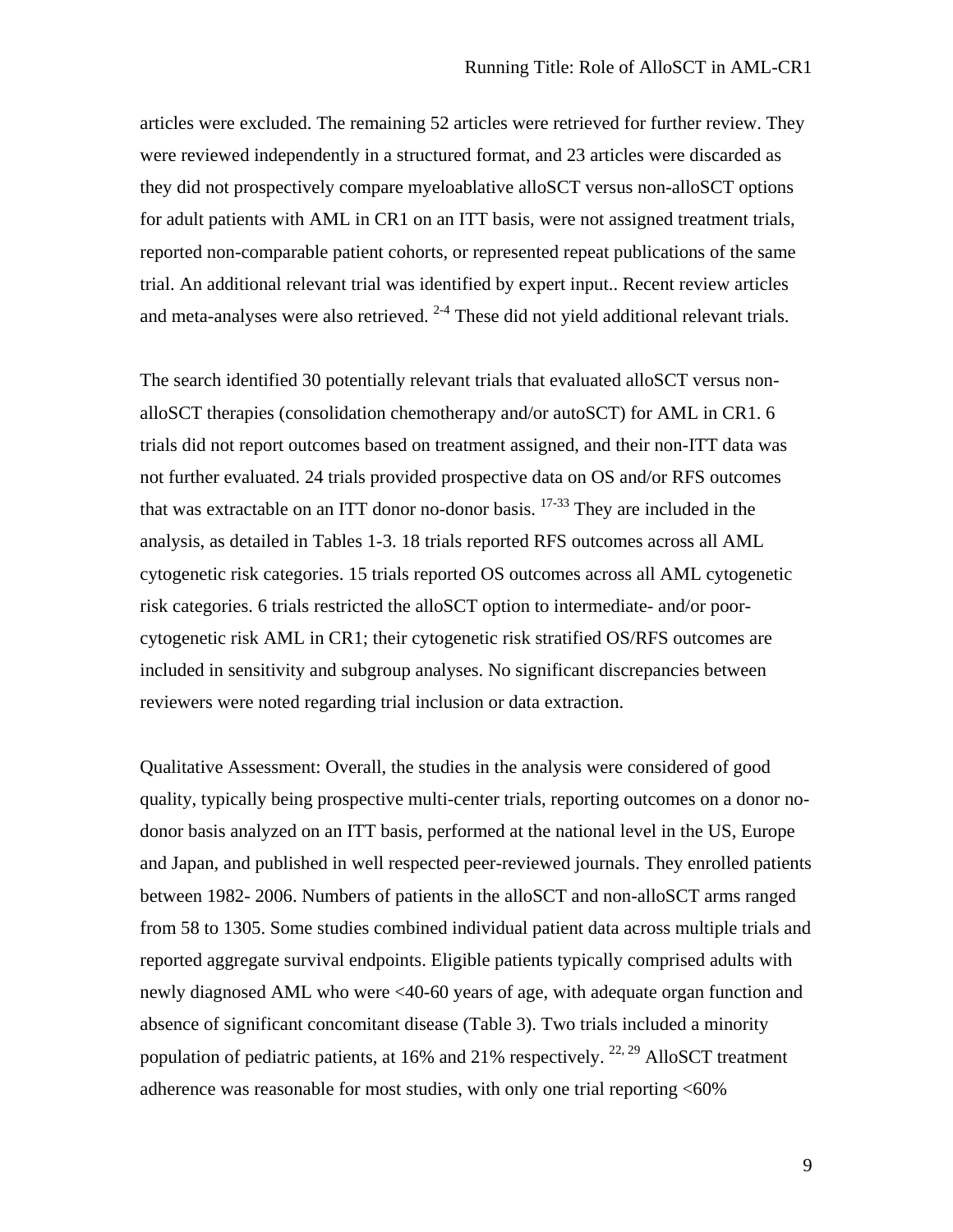compliance. One study (ECOG EST3483), reported solely in summary form, with missing data on several parameters, was considered marginal.<sup>19</sup> In a sensitivity analysis, removal of this study did not impact combined estimates of alloSCT benefit. A subset of the studies reported survival outcomes stratified by AML cytogenetic risk. The cytogenetic criteria used in different studies (e.g. SWOG/ECOG, MRC, EORTC/GIMEMA cytogenetic risk classification) are substantially similar, but differ in some minor respects.  $34$  Studies utilizing non-standard risk stratification were also analyzed by cytogenetic risk (SWOG/ECOG; MRC).  $31, 33, 35$ 

The studies typically assigned patients on the basis of the availability of a HLA matched sibling donor for treatment allocation to the alloSCT arm. The comparator arm typically comprised autoSCT and/or consolidation chemotherapy. If both non-alloSCT alternatives were offered, randomization between the non-alloSCT arms was often performed at a later time point, introducing potential bias, as higher risk patients experiencing early relapse may not get randomized between their non-alloSCT therapies. To address this potential bias a donor no-donor comparison was undertaken, based solely on initial assignment to the alloSCT or non-alloSCT arm(s).

We could not assess the quality or completeness of sibling HLA testing, or exclude patients listed as having no siblings from this analysis, understanding that the inclusion of such patients may introduce a bias into the treatment comparison.  $36$  However, the trials that expressly permitted alloSCT for patients lacking HLA matched sibling donors did not report significant differences between sibling and non-sibling donor outcomes. <sup>32</sup> This suggests a lack of systematic bias between outcomes in transplanted AML patients withversus those without- an HLA matched sibling.

The clinical trials also varied with respect to trial design and therapeutic interventions, with differences in induction chemotherapy (and the possibility of re-induction), interim chemotherapy, and consolidation chemotherapy (where applicable). AutoSCT commonly involved myeloablative conditioning (usually identical to that used for alloSCT) and autologous bone marrow (BM) infusion (some studies used peripheral blood (PB) stem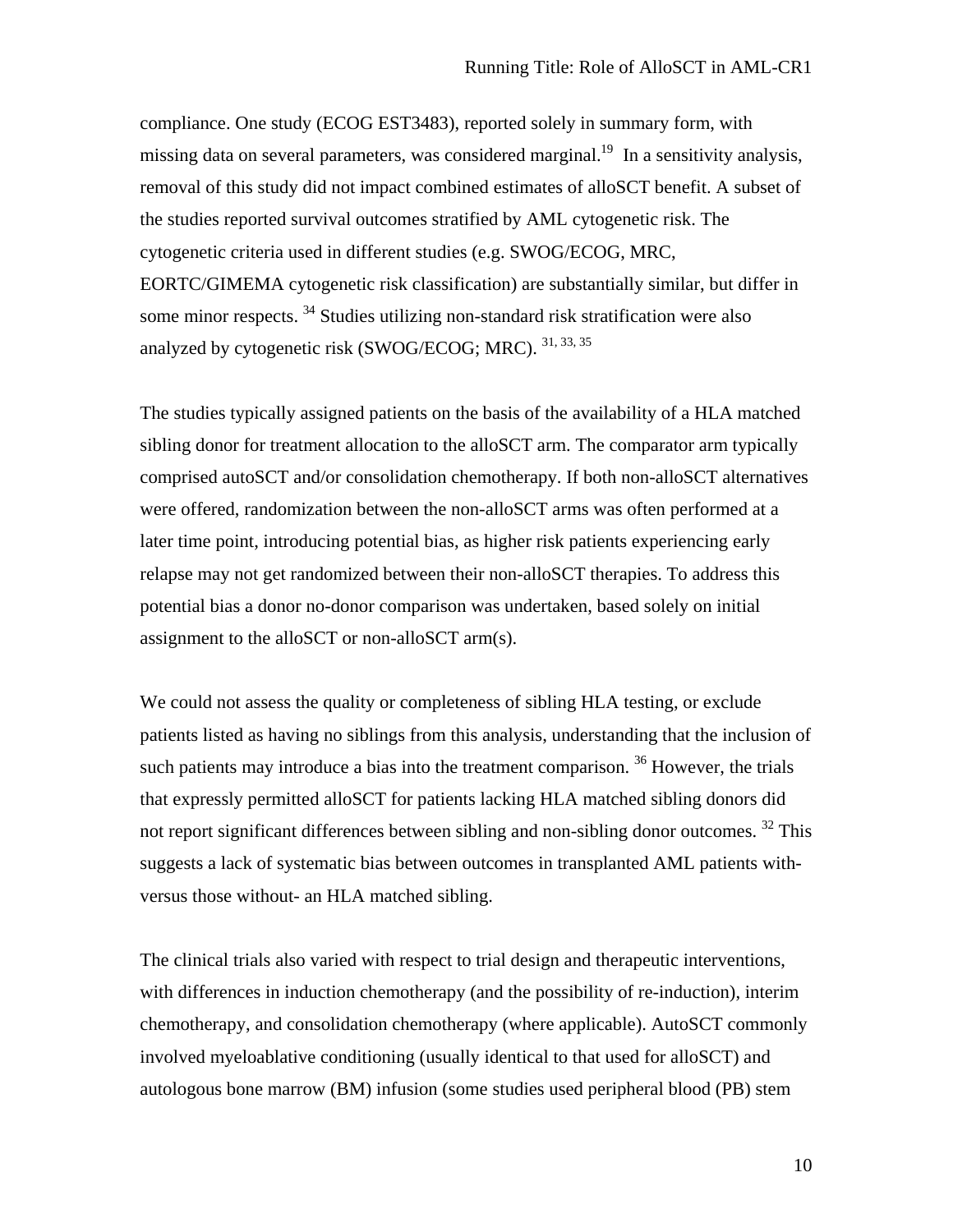cells). AlloSCT comprised myeloablative conditioning (with or without radiation) followed by infusion of allogeneic donor BM or PB stem cells (unmanipulated or variably T cell depleted), with graft versus host disease prophylaxis often comprising cyclosporine and methotrexate. Importantly however, despite the variability in patient eligibility, trial design, and study interventions, inter-study heterogeneity for the OS or RFS endpoints was not significant.

Quantitative Assessment: We subsequently undertook detailed quantitative assessments of the relevant studies, as discussed below. Additional sensitivity and subgroup analysis were also undertaken, and are described in detail.

Publication Bias: We constructed Begg's funnel plots to evaluate for publication bias. For RFS benefit, the plots tended to maintain a symmetric distribution, both for both the primary analysis of 18 trials reporting RFS outcomes across all cytogenetic risk AML patients ( $p=0.50$ ), and for the analysis that included 6 additional trials with alloSCT restricted to intermediate- and/or poor-risk AML patients (p>0.99). For OS benefit, the plots also tended to maintain a symmetric distribution, both for the primary analysis of 15 trials reporting OS outcomes for all cytogenetic risk AML patients (p=0.28), and for the analysis that included 6 additional trials with alloSCT restricted to intermediate- and/or poor-risk AML patients (p=0.62).

AlloSCT and RFS benefit: 18 clinical trials reported endpoints of overall RFS across all cytogenetic risk groups. The summary hazard estimate for overall RFS benefit also varied between studies, ranging from 0.50 (donor better) to 1.56 (no-donor better). Inter-study heterogeneity was non-significant  $(p=0.45)$ . A fixed-effects Forrest plot of the individual and combined HR (95% CI) for overall RFS benefit with alloSCT was 0.80 (0.74-0.86) (Figure 2). The overall estimate indicates statistically significant reduction in hazard of death or AML relapse with alloSCT in CR1, across all cytogenetic risk groups  $(p<0.01)$ .

We further evaluated the studies with sensitivity and subgroup analyses, summarized in Figure 2. In a sensitivity analysis, we repeated the initial RFS analysis, including 6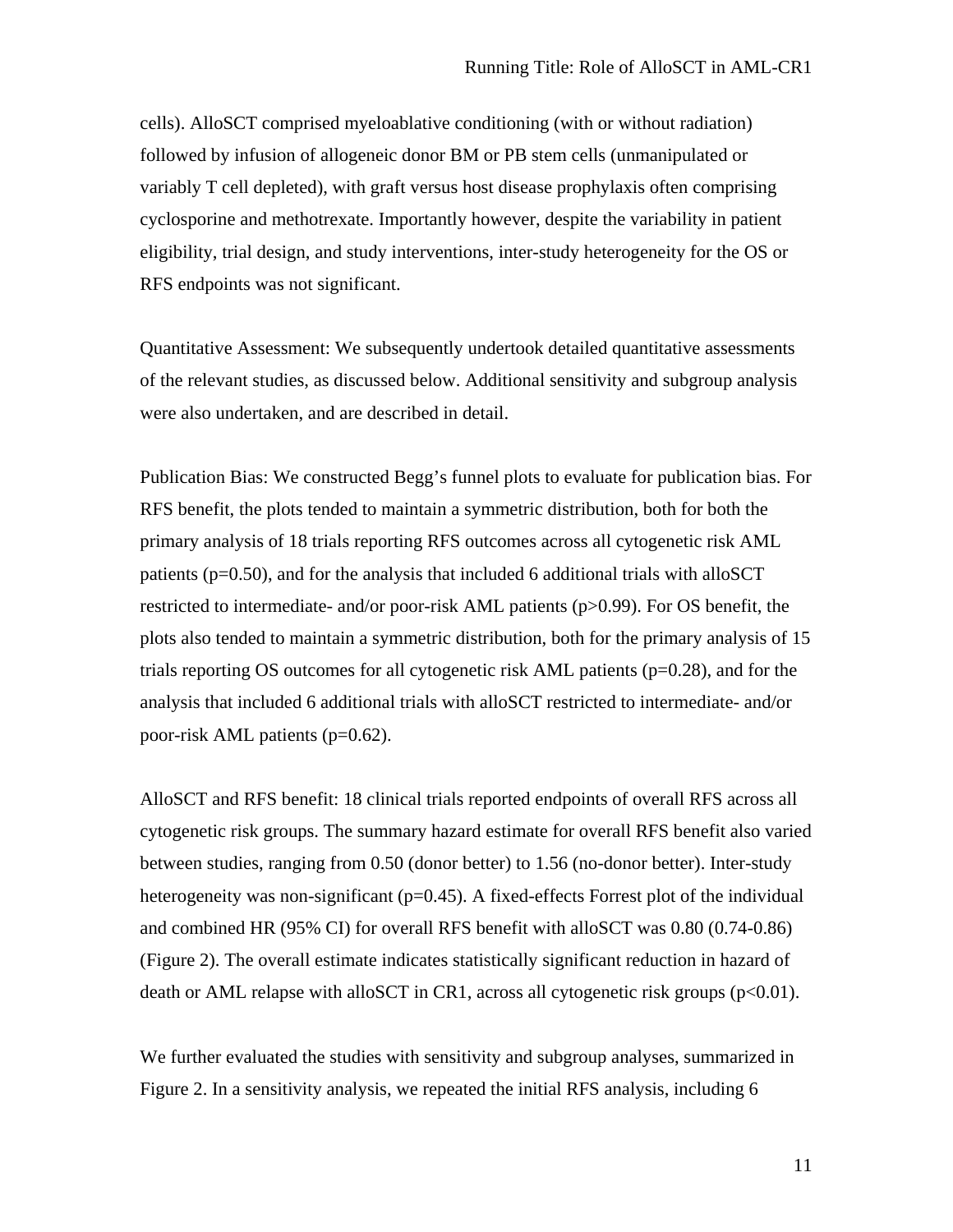additional trials that restricted alloSCT option for intermediate- and/or poor-risk AML patients. The combined HR (95% CI) was 0.78 (0.73-0.84), also indicating a significant RFS benefit with alloSCT  $(p<0.01)$ . We also assessed for systematic differences in effect estimates between the 15 trials that reported on both overall OS and RFS endpoints (group 1) versus the 3 trials that only reported on RFS endpoints (group 2). The combined HR (95% CI) for the 15 trials in group 1 was 0.80 (0.74-0.87); and for the 3 trials in group 2 was 0.79 (0.61-1.02). The near identical summary effect estimate (HR~0.80) of group 1 and 2 indicates a lack of systematic difference in survival outcomes between the groups. A test of interaction between the two groups was not significant, as anticipated. We subsequently evaluated RFS outcomes by cytogenetic risk category of good-, intermediate-, and poor-risk AML. 16 trials reported RFS outcomes by cytogenetic risk. Good-risk AML had a combined HR of 1.06 (0.80-1.42) across 10 trials, indicating a lack of RFS benefit (p=0.68). Intermediate-risk AML had a combined HR of 0.76 (0.68-0.85) across 14 trials, indicating significant RFS benefit with alloSCT in CR1  $(p<0.01)$ . Poor-risk AML had a combined HR of 0.69 (0.57-0.84) across 14 trials, indicating significant RFS benefit ( $p<0.01$ ). Tests of interaction between the 3 cytogenetic risk groups were statistically significant  $(p<0.05)$ , notably between good-risk versus poor-risk ( $p=0.02$ ) and intermediate-risk AML ( $p=0.03$ ), but not between poor-risk and intermediate-risk AML (p=0.40).

Two studies reported adjusted HR(95% CI) for RFS endpoints. Use of adjusted HR did not change our findings regarding alloSCT RFS benefit (Figure 2). Similarly, use of random-effects meta-analysisdid not alter any conclusions regarding RFS benefit. In the 18 trials that reported endpoints of overall RFS across all cytogenetic risk groups, the overall random-effects RFS benefit with alloSCT was 0.80 (0.74-0.86). This overall estimate indicates statistically significant reduction in hazard of death or AML relapse with alloSCT in CR1, across all cytogenetic risk groups  $(p<0.01)$ . Including 6 additional trials that restricted alloSCT option for intermediate- and/or poor-risk AML patients, the combined random-effects HR (95% CI) was 0.78 (0.71-0.85), also indicating a significant RFS benefit with alloSCT ( $p<0.01$ ). We also evaluated RFS outcomes by cytogenetic risk category of good-, intermediate-, and poor-risk AML. Good-risk AML had a combined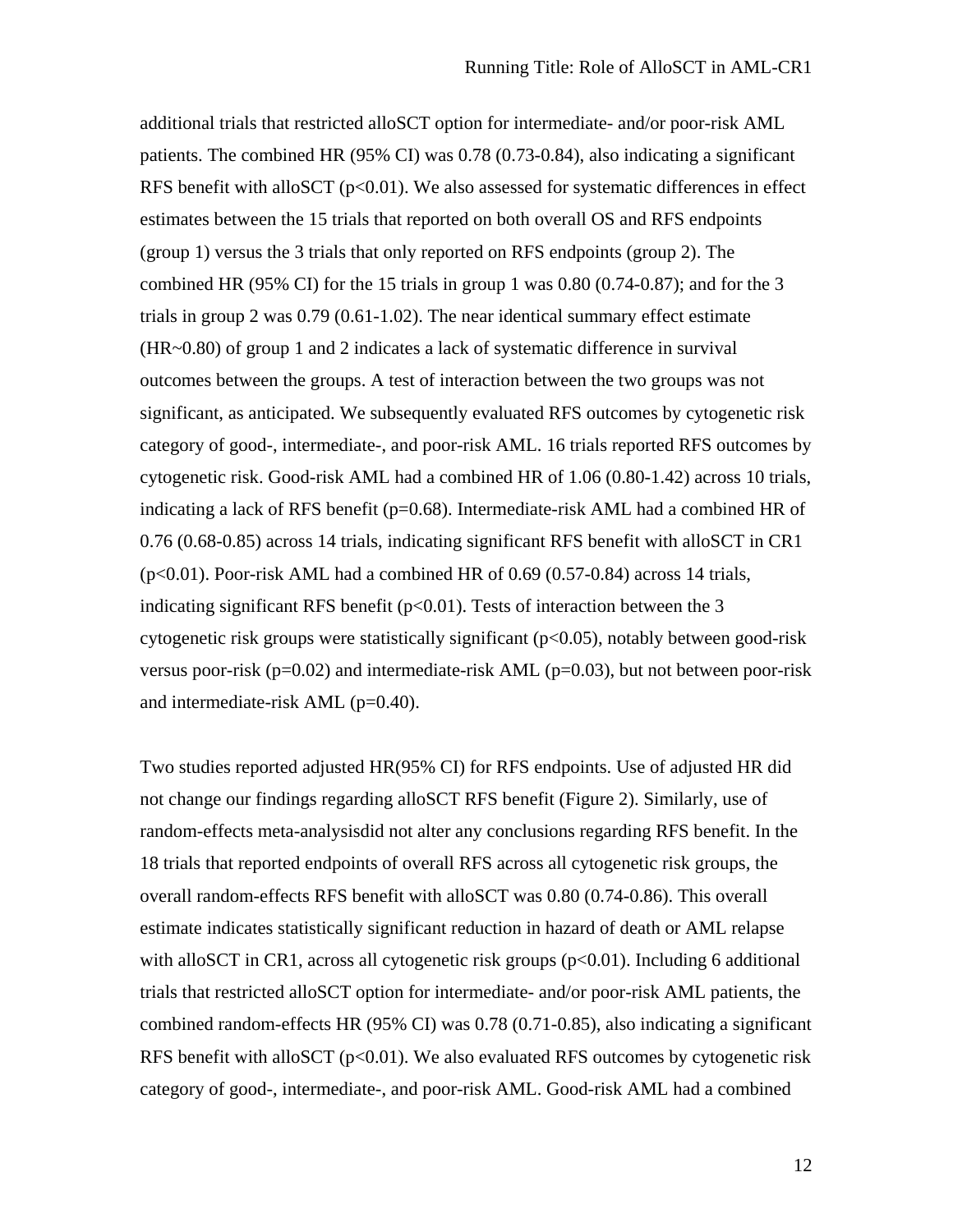random-effects HR of 1.06 (0.80-1.42) across 10 trials, indicating a lack of RFS benefit (p=0.68). Intermediate-risk AML had a combined random-effects HR of 0.76 (0.64-0.92) across 14 trials, indicating significant RFS benefit with alloSCT in CR1 ( $p<0.01$ ). Poorrisk AML had a combined random-effects HR of 0.67 (0.52-0.85) across 14 trials, indicating significant RFS benefit of alloSCT in CR1 ( $p<0.01$ ).

AlloSCT and OS benefit: 15 trials reported endpoints of OS across all cytogenetic risk groups, and are included in the primary analysis. The summary hazard estimate for overall OS benefit varied between studies, ranging from 0.81 (donor better) to 1.91 (nodonor better). Inter-study heterogeneity was non-significant ( $p=0.27$ ). A fixed-effects Forrest plot of the individual and combined HR (95% CI) for overall OS benefit with alloSCT was 0.90 (0.82-0.97) (Figure 3). The overall estimate indicates statistically significant reduction in hazard of death with alloSCT across all cytogenetic risk AML in  $CR1 (p<0.01)$ .

We further evaluated the studies with sensitivity and subgroup analyses, summarized in Figure 3. In a sensitivity analysis, we repeated the initial analysis with 6 additional trials that provided OS alloSCT outcomes restricted to intermediate- and/or poor-risk AML patients. The combined HR (95% CI) was 0.87 (0.80-0.94), also indicating a significant OS benefit with alloSCT  $(p<0.01)$ . We also evaluated OS outcomes by cytogenetic risk category of good-, intermediate-, and poor-risk AML. 16 trials reported OS outcomes stratified by cytogenetic risk. Good-risk AML had a combined HR of 1.07 (0.83-1.38) across 10 trials, indicating a lack of significant OS benefit ( $p=0.59$ ). Intermediate-risk AML had a combined HR of 0.83 (0.74-0.93) across 14 trials, indicating significant OS benefit with alloSCT ( $p<0.01$ ). Poor-risk AML had a combined HR of 0.73 (0.59-0.90) across 14 trials, indicating significant OS benefit with alloSCT ( $p<0.01$ ). Tests of interaction were borderline statistically significant across the subgroups  $(p=0.07)$ , primarily between good- versus poor-risk (p=0.02) and likely intermediate-risk AML  $(p=0.07)$ , but not between poor-risk and intermediate-risk AML ( $p=0.30$ ).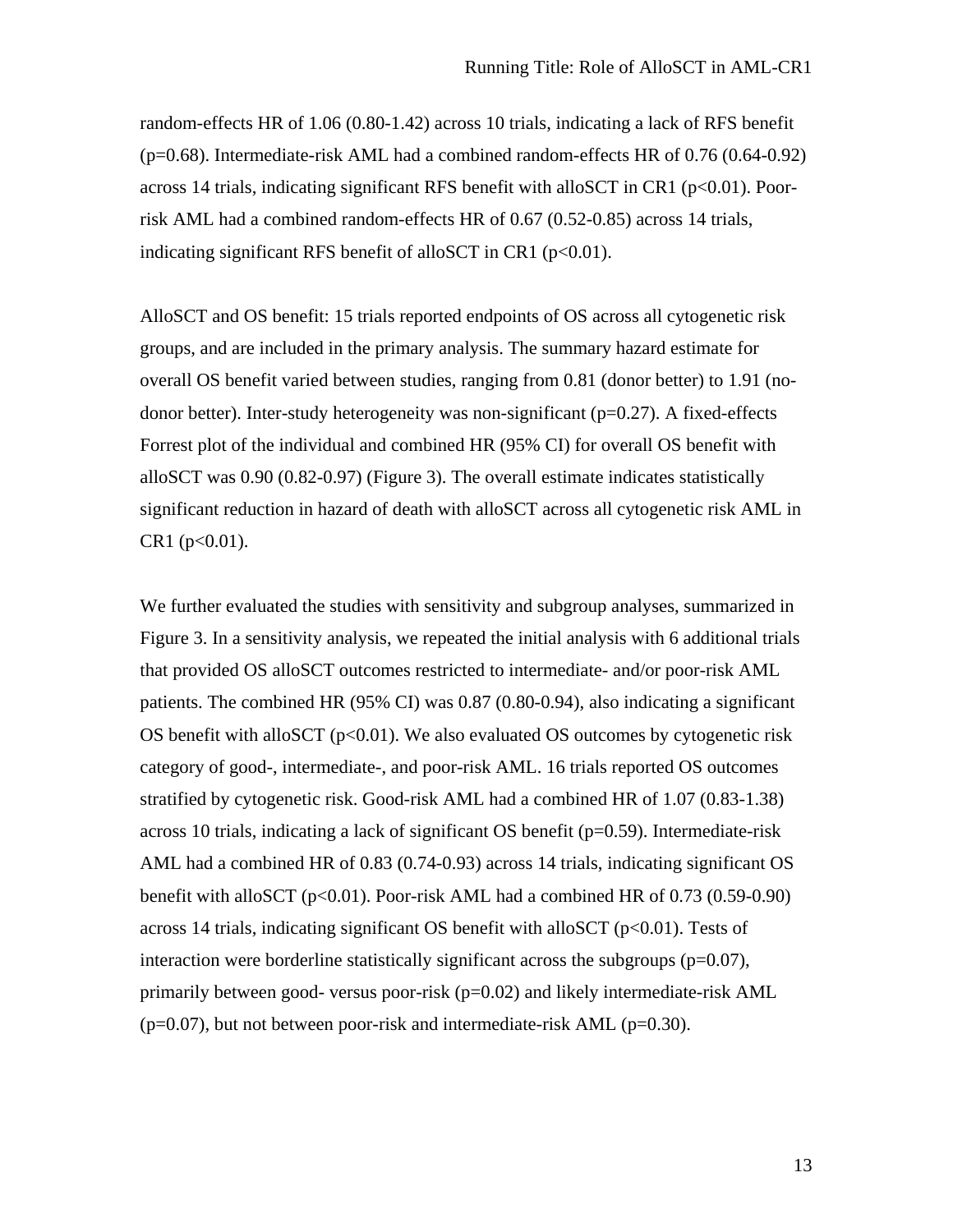Three studies reported adjusted HR(95% CI) for OS endpoints. Use of adjusted HR did not change our findings regarding alloSCT OS benefit (Figure 3). Similarly, use of random-effects meta-analysis did not alter conclusions regarding OS benefit. In the 15 trials that reported OS endpoints across all cytogenetic risk groups, the combined random-effects OS benefit with alloSCT was 0.90 (0.82-1.00). This indicates statistically significant reduction in hazard of death with alloSCT for AML in CR1 across all cytogenetic risk groups (p=0.04). Including 6 additional trials that restricted alloSCT option for intermediate- and/or poor-risk AML patients, the combined random-effects HR (95% CI) was 0.87 (0.78-0.98), also indicating significant alloSCT OS benefit ( $p=0.02$ ). We also evaluated OS outcomes by cytogenetic risk category of good-, intermediate-, and poor-risk AML. Good-risk AML had a combined random-effects HR of 1.06 (0.64-1.76) across 10 trials, indicating a lack of OS benefit (p=0.81). Intermediate-risk AML had a combined random-effects HR of 0.84 (0.71-0.99) across 14 trials, indicating significant OS benefit with alloSCT in CR1 (p=0.03). Poor-risk AML had a combined randomeffects HR of 0.60 (0.40-0.90) across 14 trials, also indicating significant OS benefit of alloSCT in CR1 ( $p=0.01$ ).

#### **Discussion:**

Despite multiple prospective studies over the past two decades, the role of alloSCT for adult AML-CR1 patients remains ill-defined. A meta-analysis of 5 prospective trials by Yanada *et. al.* indicated an overall OS benefit with alloSCT ( $p=0.04$ ), and metaregression suggested that the OS benefit may be restricted to poor-risk AML ( $p=0.12$ ). <sup>5</sup> In addition to the limited number of trials and the use of indirect evidence (metaregression) to indicate possible cytogenetic subgroup benefit, double counting of alloSCT data from individual studies that reported alloSCT versus autoSCT and consolidation chemotherapy outcomes separately remains an unaddressed source of bias. An ITT donor no-donor analysis offers a better means to address such concerns. Cornelissen *et. al.* combined donor no-donor data from four cooperative groups (BGMT, HOVON/SAKK, MRC and EORTC) in a meta-analysis to demonstrate a statistically significant survival benefit to alloSCT; and in cytogenetic subgroup analyses, an OS benefit was documented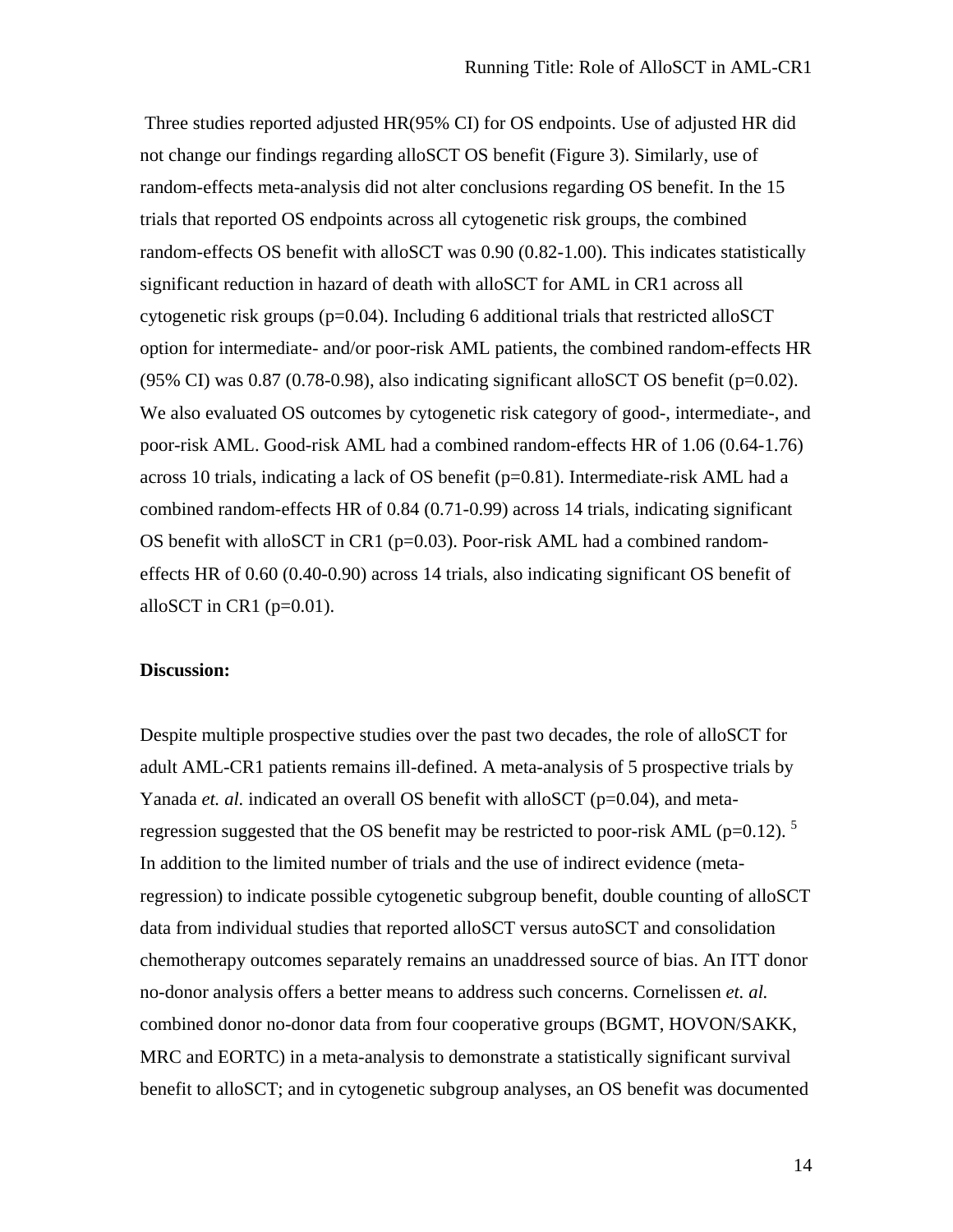for intermediate-risk, but not poor-risk AML.<sup>30</sup> The limited number of trials assessed (e.g. omission of EORTC AML8A study) has likely precluded general acceptance of their meta-analysis.

Thus, current recommendations from NCCN, and from the American Society of Blood and Marrow Transplantation (ASBMT), based on literature review and expert consensus, stratify treatment by cytogenetic risk, and state that there is a survival advantage for alloSCT in patients <55 years with poor-risk AML-CR1; that there is insufficient evidence to routinely recommend alloSCT for patients with intermediate-risk AML-CR1; and that there is no survival advantage for alloSCT in good-risk AML-CR1.<sup>4</sup> The direct evidence supporting these recommendations remains limited, as previously discussed. In part, this may be because all clinical trial data has not been systematically assessed. Quantitatively integrating data from all available trials will likely enhance our understanding of the role of alloSCT for AML-CR1. The robustness of any conclusions can be systematically assessed in secondary analyses.

To comprehensively assess the utility of upfront alloSCT for AML-CR1, we therefore undertook a systematic literature review and meta-analysis of published data from clinical trials allocating alloSCT versus non-alloSCT options (consolidation chemotherapy and/or autoSCT) for such patients. We focused on an ITT analysis based on donor availability in order to capture information from all AML patients who were evaluated for upfront alloSCT with a donor search as part of a prospective trial. Prior meta-analyses have shown that survival after autoSCT is equivalent to that with consolidation chemotherapy for AML-CR1 patients, supporting the decision to combine the non-alloSCT treatment options in a single no-donor category.  $6, 7, 37$ 

The systematic literature search identified 24 relevant trials comparing alloSCT versus non-alloSCT treatment for AML-CR1, none of which individually reported an alloSCT OS benefit across all cytogenetic risk groups (Table 1), possibly owing to limited sample size (power calculations were not routinely described in the study reports). Enrolling patients between 1982 and 2006, the trials are all mature, and further long-term follow-up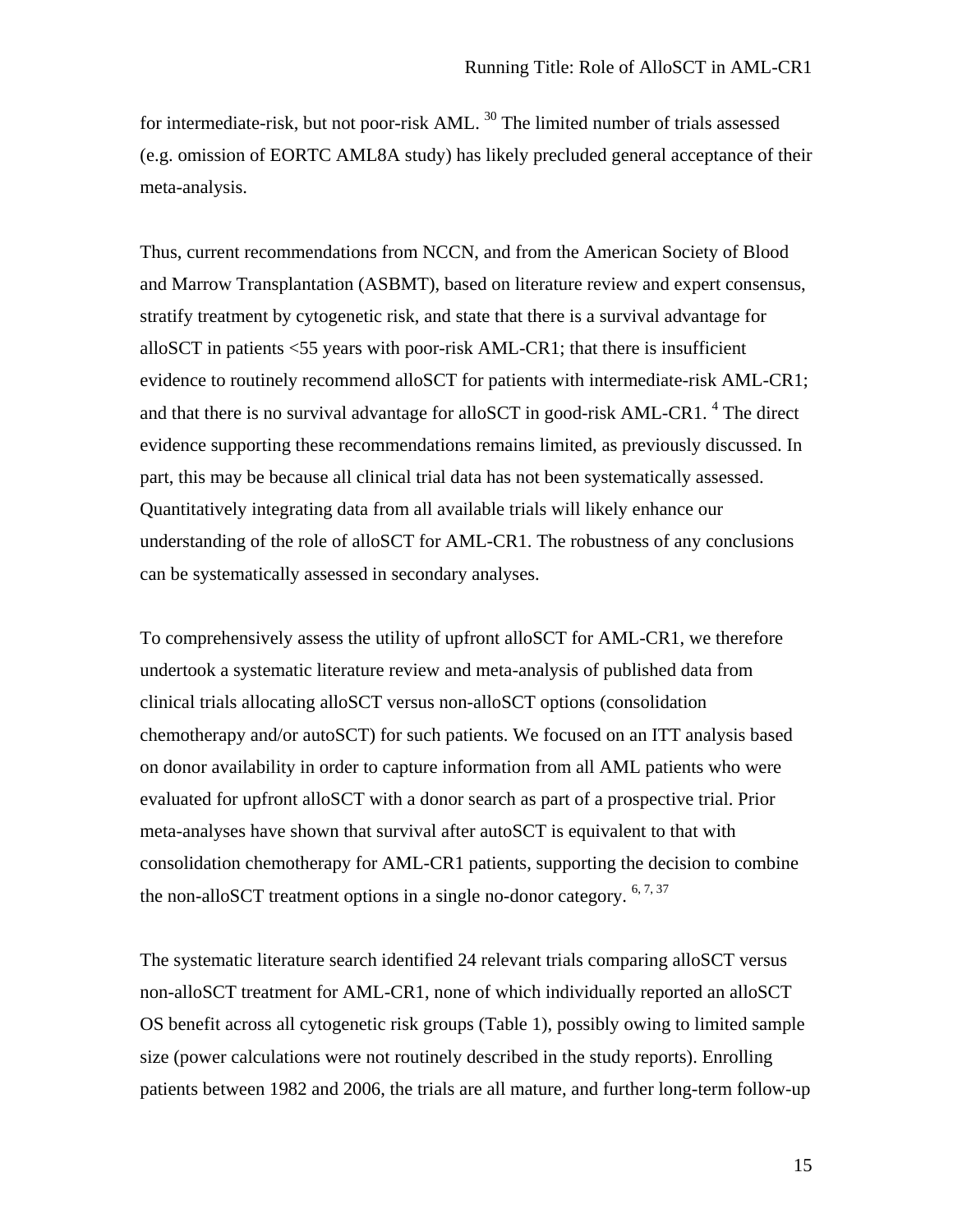is unlikely to yield substantially different results. The trials varied with regards to patient eligibility, study trial design, cytogenetic risk classification and specific interventions used (Table 2). Importantly however, inter-study heterogeneity was not significant for OS or RFS endpoints, indicating that the impact of study differences was limited.

We considered the effect, if any, of differences in cytogenetic risk classification between studies. Such differences, if significant, may be anticipated to increase the betweenstudies heterogeneity for each cytogenetic risk group's endpoints, which was not observed. This is likely because the various cytogenetic risk classification schemes are fairly similar, although not identical.  $30$  While we could not assess the impact of such differences directly, individual prospective studies that directly compared cytogenetic risk classifications (SWOG/ECOG, EORTC/GIMEMA, MRC) documented highly concordant effect estimates, independent of the classification schema used.  $^{25, 26}$  It is therefore unlikely that variability between cytogenetic risk classifications significantly impacted our analysis.

We also considered the role of treatment compliance. This likely disproportionately impacts the alloSCT (donor) arm, as a significant fraction of patients with donors did not receive alloSCT. Such crossover, analyzed on an ITT basis, is anticipated to reduce the observable survival benefit of alloSCT. Typically, the studies reported an alloSCT compliance rate of >60%, which is considered reasonable for such prospective trials (one trial reported an alloSCT compliance rate of 55%, and in a sensitivity analysis, its removal did not impact the overall conclusions). In addition, the impact of salvage alloSCT after AML relapse cannot be estimated, but likely diminishes any observable OS benefit of upfront alloSCT. Further, the inclusion of older trials, some over two decades old, likely also biases against alloSCT, since advances in supportive care (e.g. growth factors; improved anti-infective strategies; better prophylaxis/therapy of graft-versus-host disease) and transplantation methodology (e.g. PBSC) are considered responsible for improvement in alloSCT outcomes.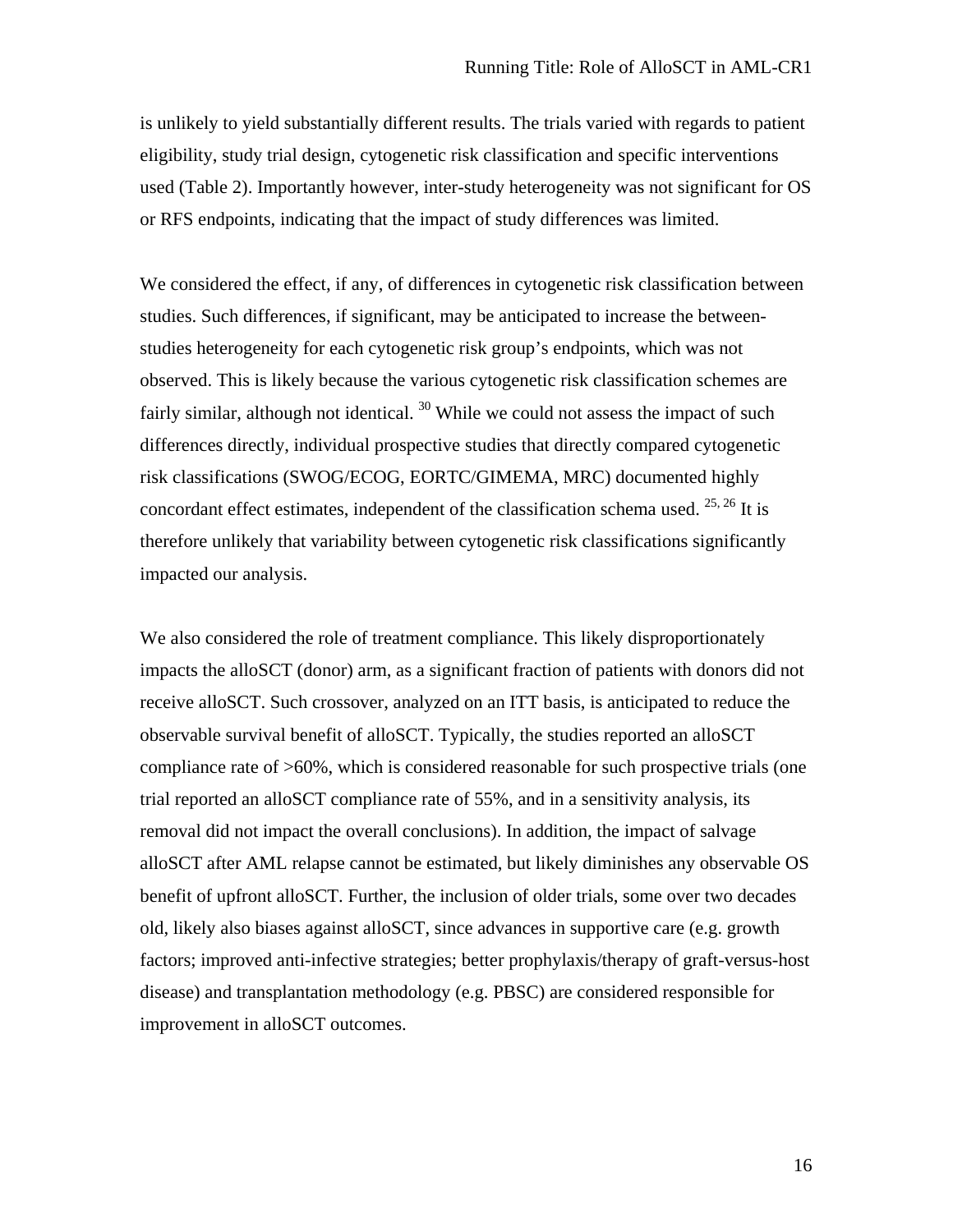Our primary finding is that the totality of the prospective trial data indicates statistically significant RFS and OS benefit for alloSCT in adult AML-CR1. This conclusion is supported by a variety of sensitivity and subgroup analyses as reported above. Additionally, our analyses indicate that alloSCT benefit likely varies by AML cytogenetic risk. We document significant RFS and OS benefit for alloSCT in intermediate- and poor-risk AML, and a lack of significant RFS or OS benefit for goodrisk AML. With regards comparative absolute survival, anticipating 5-year OS rates in the control (non-alloSCT) arm of 45% and 20% for intermediate- and poor-risk AML respectively, patients assigned alloSCT in CR1 would likely experience OS rates of 54% and 42% for intermediate- and poor-risk AML respectively.

There are limitations to our analysis. We are aware of relevant studies that have not yet been reported (e.g. UK MRC AML 12/15; GOELAM2).  $38-40$  As a meta-analysis of the published literature, we extracted summary statistics (HR) from individual studies to determine combined estimates. Dependence on published articles limits the level of detail that can be captured regarding sub-groups that may have greater or lesser benefit from alloSCT. We could not assess outcomes for clinically relevant subgroups other than cytogenetic risk. For instance, patient age is a likely relevant factor, and some, though not all, studies have indicated improved alloSCT outcomes in younger adults. 26, 29, 30 The median patient age in most trials in this report is in the 30s, and while the age eligibility was up to age 60 years in individual studies, it remains unclear if older eligible patients obtained an equivalent benefit.

With regards treatment toxicity, we have summarized available TRM data for individual studies (Table 3). However, the variable and limited data reported precluded a more formal analysis, and highlights the need for more systematic reporting of this important endpoint in the future. We also note that while patients in this analysis predominantly had de-novo AML, eligibility criteria in some studies permitted enrollment of patients with prior MDS or therapy-related AML. Finally, the impact of comorbidities could not be assessed, since trial eligibility criteria disbarred entry to such patients. Nonetheless, for

17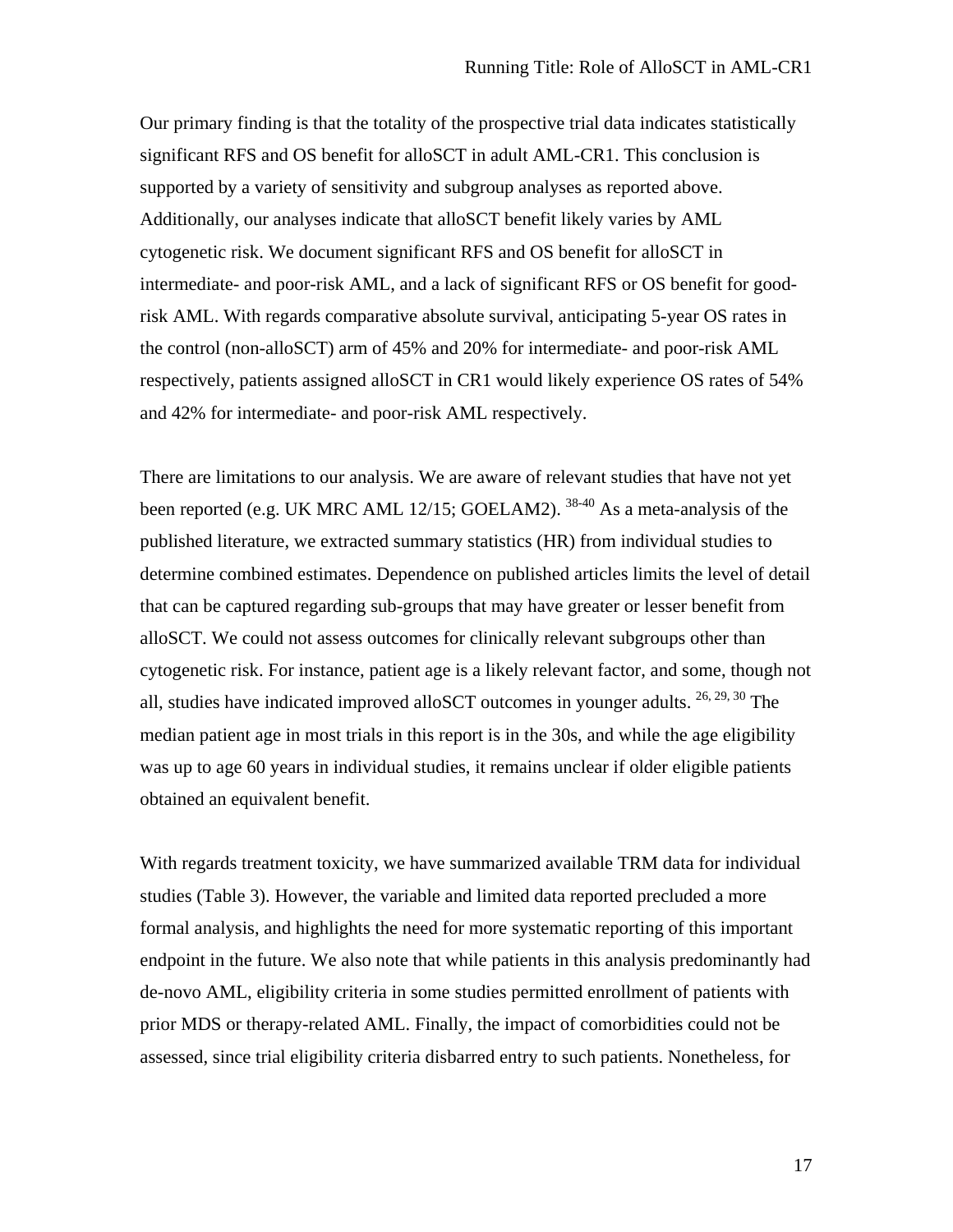treatment outside of the research setting, it has significant impact on alloSCT outcomes in AML.  $41, 42$ 

A meta-analysis of individual patient data from the relevant clinical trials is a way to obtain more complete estimates of OS and RFS benefit with alloSCT; and to assess the impact of additional factors like patient age. A broad overview of transplant for AML-CR1 utilizing individual patient data is currently being conducted by the Acute Leukemia Stem Cell Transplant Trialists' Collaborative Group. Nonetheless, our quantitative analysis of data from 24 trials comprising 6,007 prospectively assigned patients provides the most complete estimate of alloSCT benefit available. It enables an informed assessment of the role of upfront alloSCT for adult AML patients in CR1.

Cytogenetic and molecular risk profiling in AML is an evolving field, and can further stratify outcomes within a known cytogenetic risk group. For instance, Schlenk *et. al.* from the German Austrian AML Study Group (AMLSG) reported that for patients with cytogenetically normal AML (who would be classified as intermediate-risk), alloSCT was beneficial for those with either a FLT3 internal tandem duplication (FLT3-ITD), or in the absence of FLT3-ITD, for those without mutations in NPM1 and CEBPA; while for the subgroup with mutations in NPM1 and without FLT3-ITD there was no apparent benefit to having a matched sibling. <sup>31</sup> However, such novel genetic lesions, as well as whole genome analyses, RNA and microRNA profiles that have the potential to further refine AML risk, are not in routine clinical use.  $43,44$ 

The dilemma of how to best treat adult AML-CR1 patients with a known cytogenetic risk profile therefore remains. While enrollment in therapeutic trials is to be encouraged, our findings provide evidence to guide clinical decision-making and future trial design. We find evidence to support treatment based on AML cytogenetic risk. We conclude that alloSCT does not provide significant benefit for good-risk AML in CR1; and that alloSCT offers significant RFS and OS benefits for intermediate- and poor-risk AML in CR1. However, within these general guidelines, there remains a need to further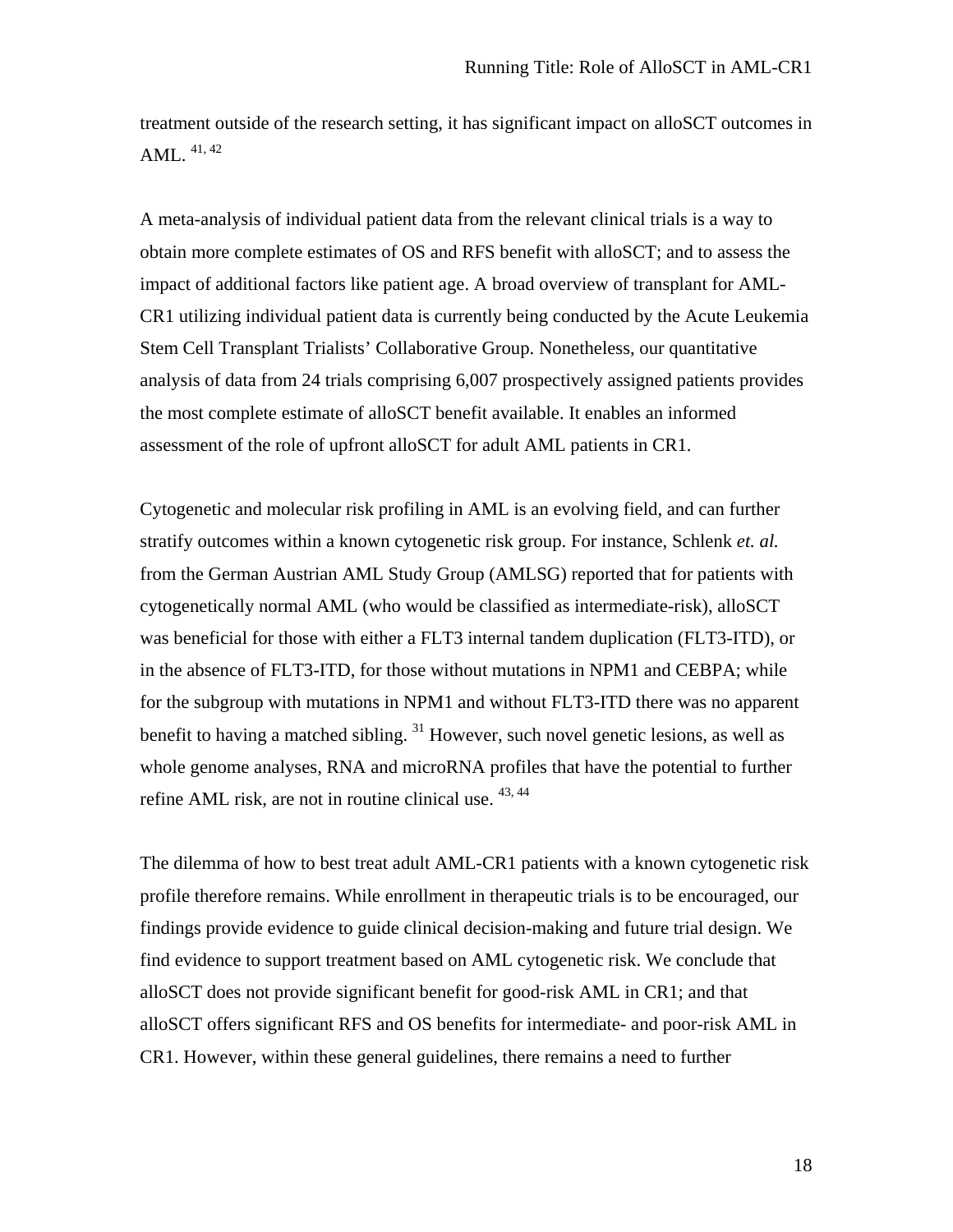individualize the alloSCT decision, based on factors like patient age, comorbidity, and the presence of additional molecular lesions.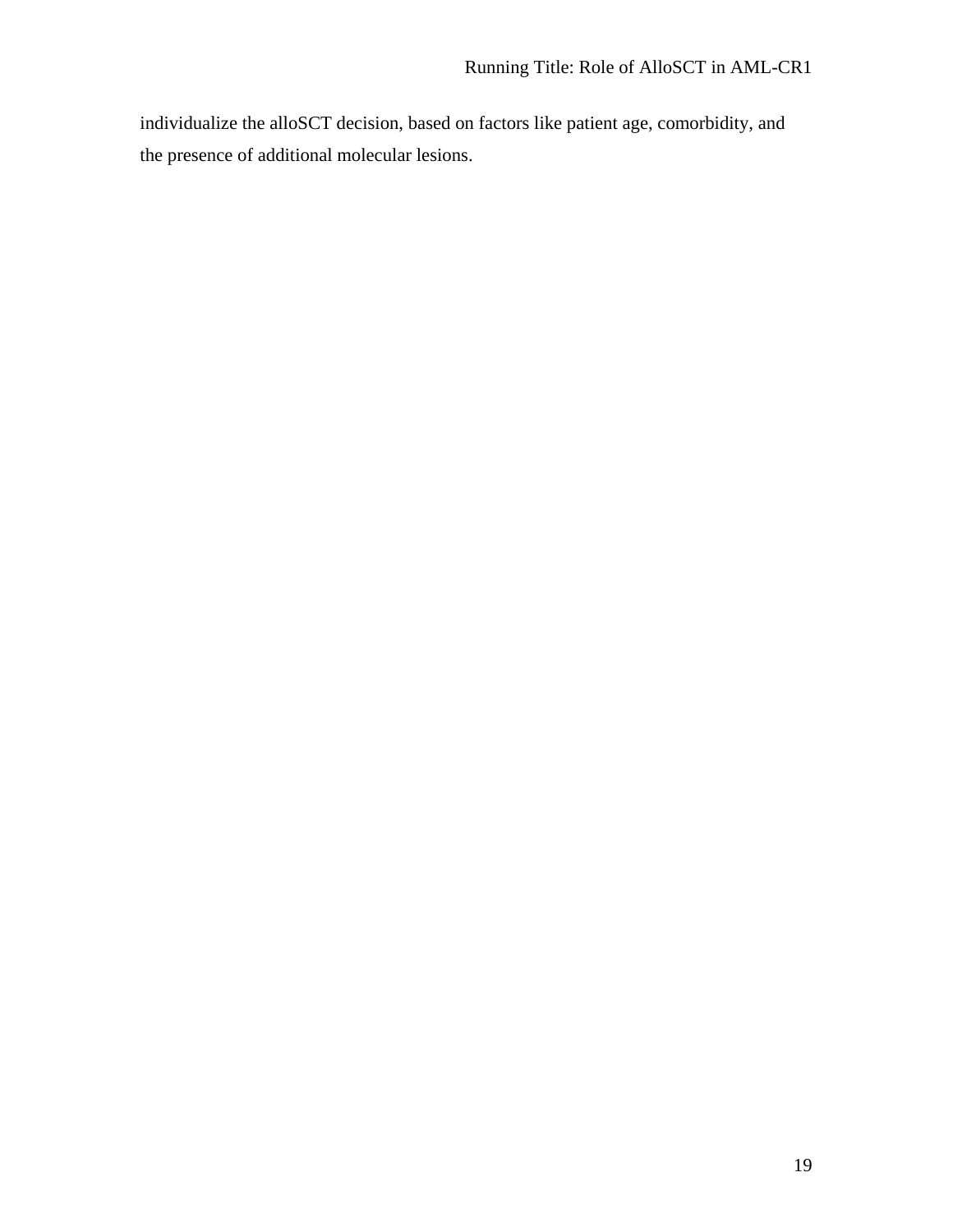## **References:**

- **1.** Lowenberg B, Downing JR, Burnett A. Acute myeloid leukemia. *N Engl J Med.*  Sep 30 1999;341(14):1051-1062.
- **2.** Visani G, Olivieri A, Malagola M, et al. Consolidation therapy for adult acute myeloid leukemia: a systematic analysis according to evidence based medicine. *Leuk Lymphoma.* Jun 2006;47(6):1091-1102.
- **3.** Estey E, Dohner H. Acute myeloid leukaemia. *Lancet.* Nov 25 2006;368(9550):1894-1907.
- **4.** Oliansky DM, Appelbaum F, Cassileth PA, et al. The role of cytotoxic therapy with hematopoietic stem cell transplantation in the therapy of acute myelogenous leukemia in adults: an evidence-based review. *Biol Blood Marrow Transplant.*  Feb 2008;14(2):137-180.
- **5.** Yanada M, Matsuo K, Emi N, Naoe T. Efficacy of allogeneic hematopoietic stem cell transplantation depends on cytogenetic risk for acute myeloid leukemia in first disease remission: a metaanalysis. *Cancer.* Apr 15 2005;103(8):1652-1658.
- **6.** Nathan PC, Sung L, Crump M, Beyene J. Consolidation therapy with autologous bone marrow transplantation in adults with acute myeloid leukemia: a metaanalysis. *J Natl Cancer Inst.* Jan 7 2004;96(1):38-45.
- **7.** Levi I, Grotto I, Yerushalmi R, Ben-Bassat I, Shpilberg O. Meta-analysis of autologous bone marrow transplantation versus chemotherapy in adult patients with acute myeloid leukemia in first remission. *Leuk Res.* Jun 2004;28(6):605- 612.
- **8.** Parmar MK, Torri V, Stewart L. Extracting summary statistics to perform metaanalyses of the published literature for survival endpoints. *Stat Med.* Dec 30 1998;17(24):2815-2834.
- **9.** Greenland S. Invited commentary: a critical look at some popular meta-analytic methods. *Am J Epidemiol.* Aug 1 1994;140(3):290-296.
- **10.** Juni P, Witschi A, Bloch R, Egger M. The hazards of scoring the quality of clinical trials for meta-analysis. *Jama.* Sep 15 1999;282(11):1054-1060.
- **11.** Moher D, Cook DJ, Eastwood S, Olkin I, Rennie D, Stroup DF. Improving the quality of reports of meta-analyses of randomised controlled trials: the QUOROM statement. Quality of Reporting of Meta-analyses. *Lancet.* Nov 27 1999;354(9193):1896-1900.
- **12.** Stroup DF, Berlin JA, Morton SC, et al. Meta-analysis of observational studies in epidemiology: a proposal for reporting. Meta-analysis Of Observational Studies in Epidemiology (MOOSE) group. *Jama.* Apr 19 2000;283(15):2008-2012.
- **13.** Hasselblad V, Eddy DM, Kotchmar DJ. Synthesis of environmental evidence: nitrogen dioxide epidemiology studies. *J Air Waste Manage Assoc.* May 1992;42(5):662-671.
- **14.** Begg CB, Mazumdar M. Operating characteristics of a rank correlation test for publication bias. *Biometrics.* Dec 1994;50(4):1088-1101.
- **15.** Cochran WG. The combination of estimates from different experiments. *Biometrics.* 1954;8:101-129.
- **16.** DerSimonian R, Laird N. Meta-analysis in clinical trials. *Control Clin Trials.* Sep 1986;7(3):177-188.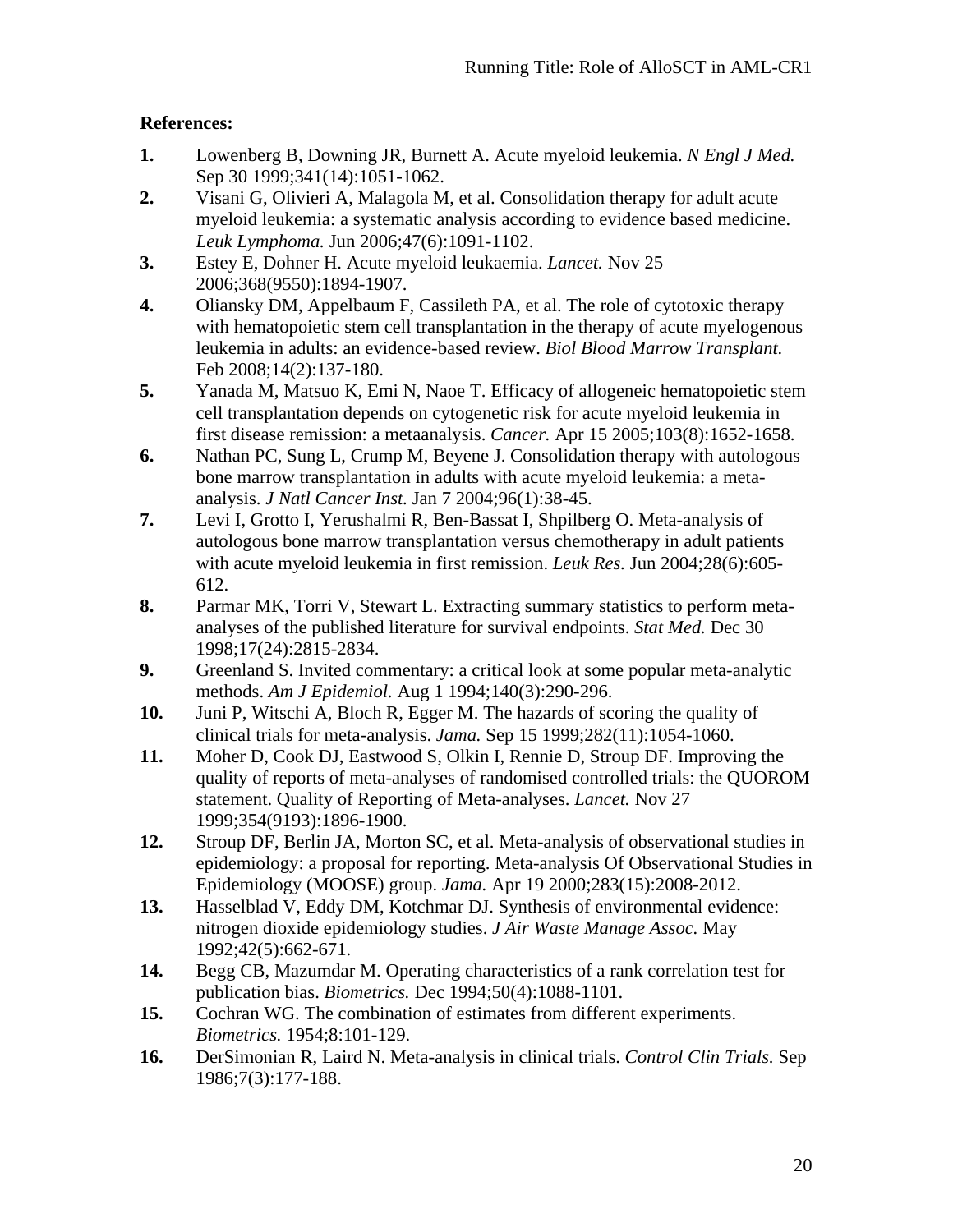- **17.** Ferrant A, Doyen C, Delannoy A, et al. Allogeneic or autologous bone marrow transplantation for acute non-lymphocytic leukemia in first remission. *Bone Marrow Transplant.* Apr 1991;7(4):303-309.
- **18.** Schiller GJ, Nimer SD, Territo MC, Ho WG, Champlin RE, Gajewski JL. Bone marrow transplantation versus high-dose cytarabine-based consolidation chemotherapy for acute myelogenous leukemia in first remission. *J Clin Oncol.*  Jan 1992;10(1):41-46.
- **19.** Cassileth PA, Andersen JW, Bennett JM, et al. Escalating the intensity of postremission therapy improves the outcome in acute myeloid leukemia: the ECOG experience. The Eastern Cooperative Oncology Group. *Leukemia.* 1992;6 Suppl 2:116-119.
- **20.** Archimbaud E, Thomas X, Michallet M, et al. Prospective genetically randomized comparison between intensive postinduction chemotherapy and bone marrow transplantation in adults with newly diagnosed acute myeloid leukemia. *Journal of Clinical Oncology.* 1994;12:262-267.
- **21.** Hewlett J, Kopecky KJ, Head D, et al. A prospective evaluation of the roles of allogeneic marrow transplantation and low-dose monthly maintenance chemotherapy in the treatment of adult acute myelogenous leukemia (AML): a Southwest Oncology Group study. *Leukemia.* Apr 1995;9(4):562-569.
- **22.** Sierra J, Brunet S, Granena A, et al. Feasibility and results of bone marrow transplantation after remission induction and intensification chemotherapy in de novo acute myeloid leukemia. Catalan Group for Bone Marrow Transplantation. *J Clin Oncol.* Apr 1996;14(4):1353-1363.
- **23.** Harousseau JL, Cahn JY, Pignon B, et al. Comparison of autologous bone marrow transplantation and intensive chemotherapy as postremission therapy in adult acute myeloid leukemia. The Groupe Ouest Est Leucemies Aigues Myeloblastiques (GOELAM). *Blood.* Oct 15 1997;90(8):2978-2986.
- **24.** Keating S, de Witte T, Suciu S, et al. The influence of HLA-matched sibling donor availability on treatment outcome for patients with AML: an analysis of the AML 8A study of the EORTC Leukaemia Cooperative Group and GIMEMA. European Organization for Research and Treatment of Cancer. Gruppo Italiano Malattie Ematologiche Maligne dell'Adulto. *Br J Haematol.* Sep 1998;102(5):1344-1353.
- **25.** Slovak ML, Kopecky KJ, Cassileth PA, et al. Karyotypic analysis predicts outcome of preremission and postremission therapy in adult acute myeloid leukemia: a Southwest Oncology Group/Eastern Cooperative Oncology Group Study. *Blood.* Dec 15 2000;96(13):4075-4083.
- **26.** Suciu S, Mandelli F, de Witte T, et al. Allogeneic compared with autologous stem cell transplantation in the treatment of patients younger than 46 years with acute myeloid leukemia (AML) in first complete remission (CR1): an intention-to-treat analysis of the EORTC/GIMEMAAML-10 trial. *Blood.* Aug 15 2003;102(4):1232-1240.
- **27.** Brunet S, Esteve J, Berlanga J, et al. Treatment of primary acute myeloid leukemia: results of a prospective multicenter trial including high-dose cytarabine or stem cell transplantation as post-remission strategy. *Haematologica.* Aug 2004;89(8):940-949.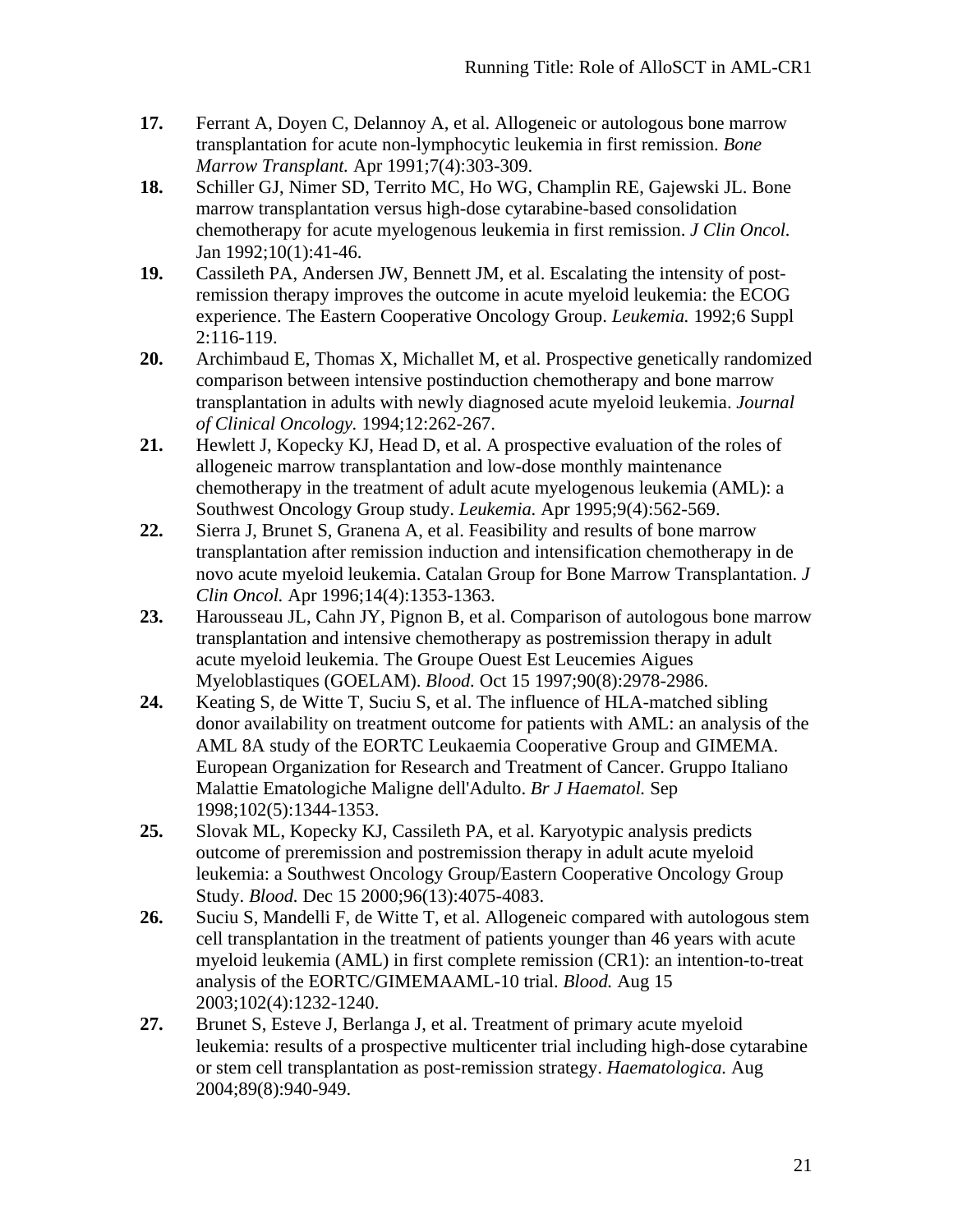- **28.** Jourdan E, Boiron JM, Dastugue N, et al. Early allogeneic stem-cell transplantation for young adults with acute myeloblastic leukemia in first complete remission: an intent-to-treat long-term analysis of the BGMT experience. *J Clin Oncol.* Oct 20 2005;23(30):7676-7684.
- **29.** Burnett AK, Wheatley K, Goldstone AH, Stevens R, Hann I, Hills RK. Long-term results of the MRC AML10 trial. *Clin Adv Hematol Oncol.* Jun 2006;4(6):445- 451.
- **30.** Cornelissen JJ, van Putten WL, Verdonck LF, et al. Results of a HOVON/SAKK donor versus no-donor analysis of myeloablative HLA-identical sibling stem cell transplantation in first remission acute myeloid leukemia in young and middleaged adults: benefits for whom? *Blood.* May 1 2007;109(9):3658-3666.
- **31.** Schlenk RF, Dohner K, Krauter J, et al. Mutations and treatment outcome in cytogenetically normal acute myeloid leukemia. *N Engl J Med.* May 1 2008;358(18):1909-1918.
- **32.** Basara N, Schulze A, Wedding U, et al. Early related or unrelated haematopoietic cell transplantation results in higher overall survival and leukaemia-free survival compared with conventional chemotherapy in high-risk acute myeloid leukaemia patients in first complete remission. *Leukemia.* Jan 8 2009.
- **33.** Sakamaki H, Miyawaki S, Ohtake S, et al. Allogeneic stem cell transplantation (Allo-SCT) for adults with acute myelogenous leukemia (AML). Final analysis of the JALSG AML97 study. *Blood.* November 16, 2008 2008;112(11):a347.
- **34.** Hamadani M, Awan FT, Copelan EA. Hematopoietic stem cell transplantation in adults with acute myeloid leukemia. *Biol Blood Marrow Transplant.* May 2008;14(5):556-567.
- **35.** Schlenk RF, Benner A, Hartmann F, et al. Risk-adapted postremission therapy in acute myeloid leukemia: results of the German multicenter AML HD93 treatment trial. *Leukemia.* Aug 2003;17(8):1521-1528.
- **36.** Gray R, Wheatley K. How to avoid bias when comparing bone marrow transplantation with chemotherapy. *Bone Marrow Transplant.* 1991;7 Suppl 3:9- 12.
- **37.** Breems DA, Boogaerts MA, Dekker AW, et al. Autologous bone marrow transplantation as consolidation therapy in the treatment of adult patients under 60 years with acute myeloid leukaemia in first complete remission: a prospective randomized Dutch-Belgian Haemato-Oncology Co-operative Group (HOVON) and Swiss Group for Clinical Cancer Research (SAKK) trial. *Br J Haematol.* Jan 2005;128(1):59-65.
- **38.** Nguyen S, Leblanc T, Fenaux P, et al. A white blood cell index as the main prognostic factor in t(8;21) acute myeloid leukemia (AML): a survey of 161 cases from the French AML Intergroup. *Blood.* May 15 2002;99(10):3517-3523.
- **39.** Delaunay J, Vey N, Leblanc T, et al. Prognosis of inv(16)/t(16;16) acute myeloid leukemia (AML): a survey of 110 cases from the French AML Intergroup. *Blood.*  Jul 15 2003;102(2):462-469.
- **40.** Burnett AK, Hills R, Goldstone A, et al. The MRC Transplantation Strategies. *Ann Hematol.* Feb 2004;83(S1):S135.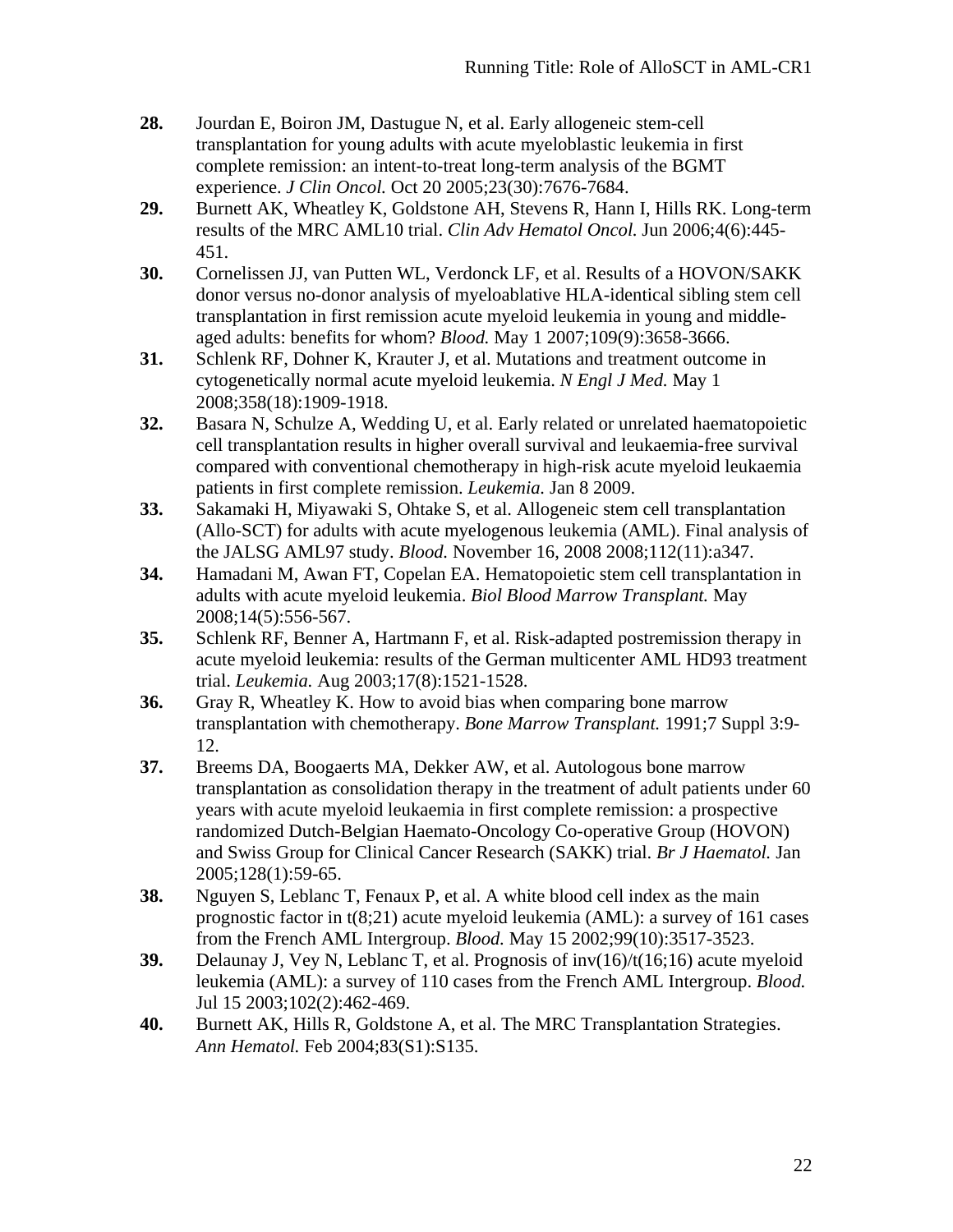- **41.** Sorror ML, Maris MB, Storb R, et al. Hematopoietic cell transplantation (HCT) specific comorbidity index: a new tool for risk assessment before allogeneic HCT. *Blood.* Oct 15 2005;106(8):2912-2919.
- **42.** Sorror ML, Giralt S, Sandmaier BM, et al. Hematopoietic cell transplantation specific comorbidity index as an outcome predictor for patients with acute myeloid leukemia in first remission: combined FHCRC and MDACC experiences. *Blood.* Dec 15 2007;110(13):4606-4613.
- **43.** Marcucci G, Radmacher MD, Maharry K, et al. MicroRNA expression in cytogenetically normal acute myeloid leukemia. *N Engl J Med.* May 1 2008;358(18):1919-1928.
- **44.** Dohner K, Dohner H. Molecular characterization of acute myeloid leukemia. *Haematologica.* Jul 2008;93(7):976-982.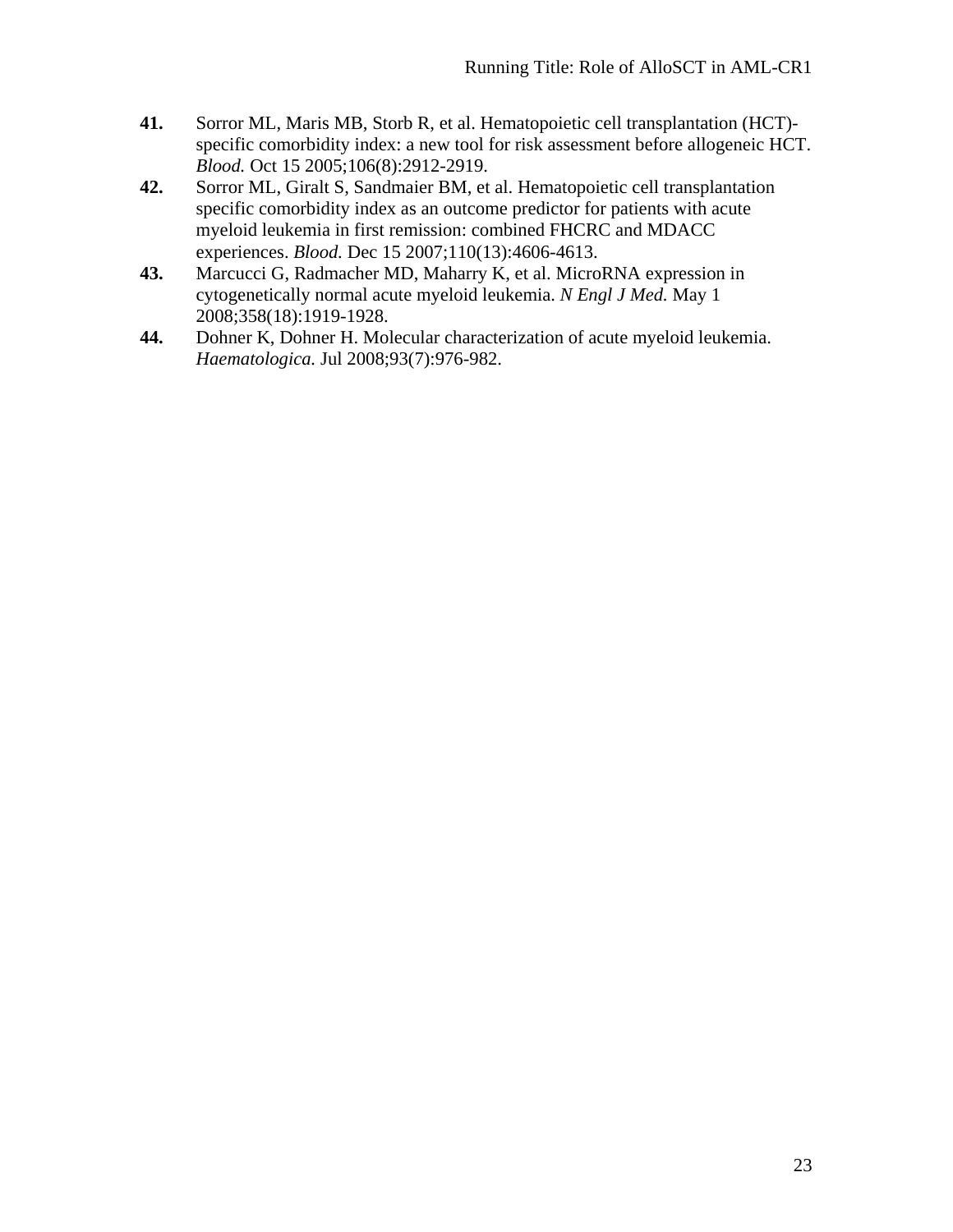## **Table and Figure Legends:**

## **Table 1: Summary of clinical trials evaluating alloSCT benefit for AML in CR1.**

The study ID, first author, year of publication, enrollment period, median patient age (years) at enrollment in the donor and no-donor arms (with range), median duration of follow-up (months) (with range), and study conclusions regarding overall survival (OS) and relapse-free survival (RFS) benefit are also shown for each study.

\* this study, reported solely in abstract form, was considered marginal. Its removal did not impact conclusions regarding alloSCT survival benefit.

 $\alpha$  very few patients under 15 were enrolled, per the study report

 $\beta$  manuscript submitted for publication

 $\alpha$  no significant difference between donor and no-donor groups, per the study report δ described as a study of adult AML

<sup>ε</sup> pooled cytogenetic risk stratified results from four cooperative groups are presented, indicating RFS and OS alloSCT benefit in intermediate-risk AML-CR1, and RFS but not OS benefit in poor-risk AML-CR1. See text for details.

φ alloSCT benefit for intermed-risk AML-CR1 documented in AMLHD98A study

γ JALSG risk stratified outcomes were restratified by cytogenetic risk

# **Table 2: Summary of clinical trials evaluating alloSCT benefit for AML in CR1: Therapies utilized.**

Further information on the studies listed in Table 1 is provided, to better describe study interventions. Information on the donor vs. no-donor treatment arms is provided.

\* autologous conditioning was essentially identical

Acronyms/Abbreviations: Allo: Myeloablative allogeneic stem cell transplantation AraC: Cytarabine Amsa: Amsacrine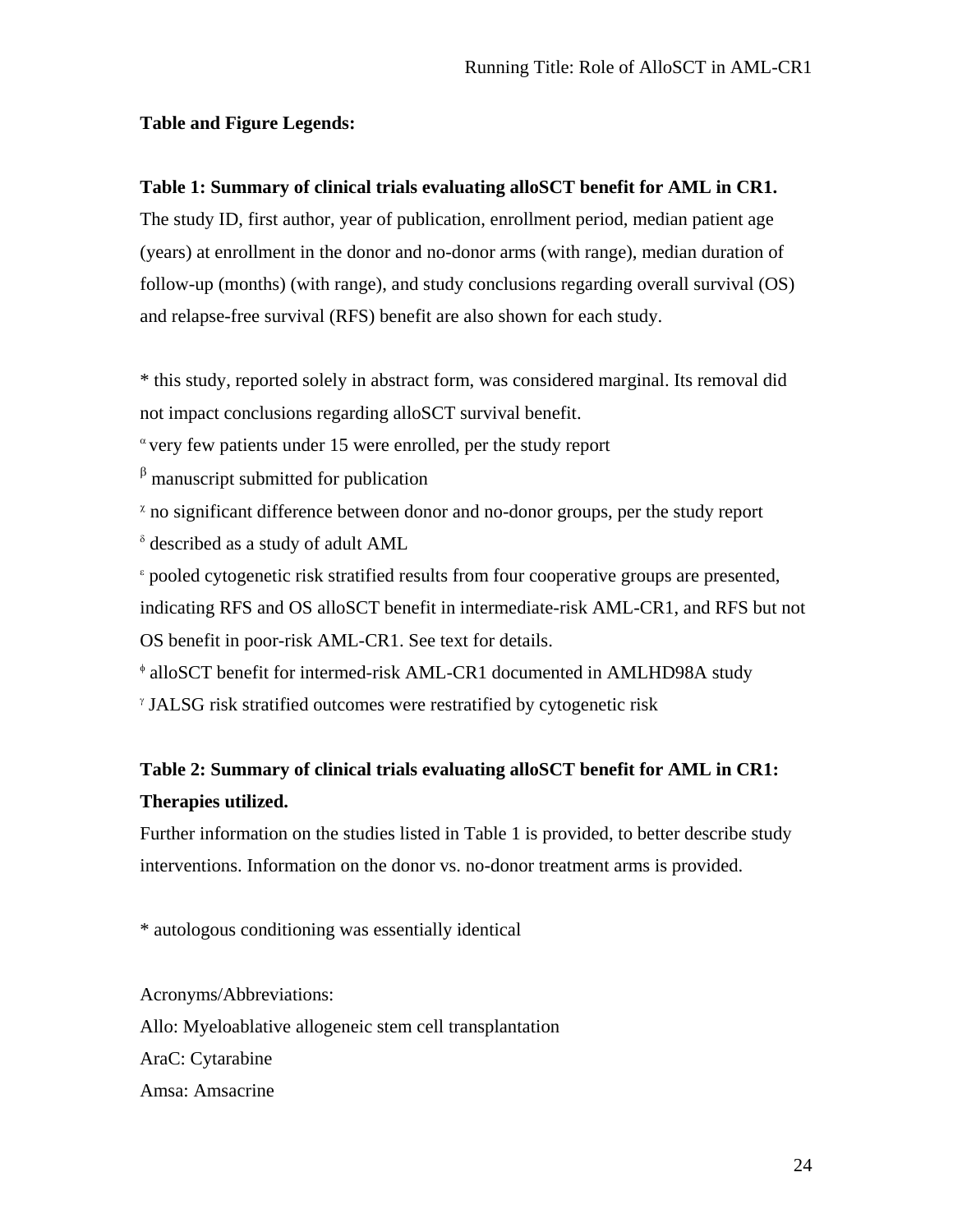Auto: Autologous stem cell transplantation Bu: Busulfan CC: Consolidation chemotherapy Cy: Cyclophosphamide Dnr: Daunorubicin FLAG: Fludarabine; AraC; GCSF GMCSF: Granulocyte/Macrophage growth factor hiDAC: high dose AraC Ida: Idarubicin Mel: Melphalan midDAC: intermediate-dose AraC Mito: Mitoxantrone NA: Not applicable NR: Not reported Pred: Prednisone Rbz: Rubidazone TBI/TLI: Total body irradiation/Total lymphoid irradiation (Gray) Tg: Thioguanine Vcr: Vincristine VP: VP16/Etoposide

# **Table 3: Summary of clinical trials evaluating alloSCT benefit for AML in CR1: Additional information regarding Trial Design, Entry Criteria, Response and Toxicity.**

Additional information on the number of participating institutions, initial complete remission (CR1) rates, trial entry criteria, source of allogeneic stem cells, proportion of patients who underwent scheduled alloSCT, and treatment related mortality (TRM), for the studies listed in Table 1 is provided, when available from the original publications. The TRM data was variably reported, and had to be inferred for some studies.

Acronyms/Abbreviations: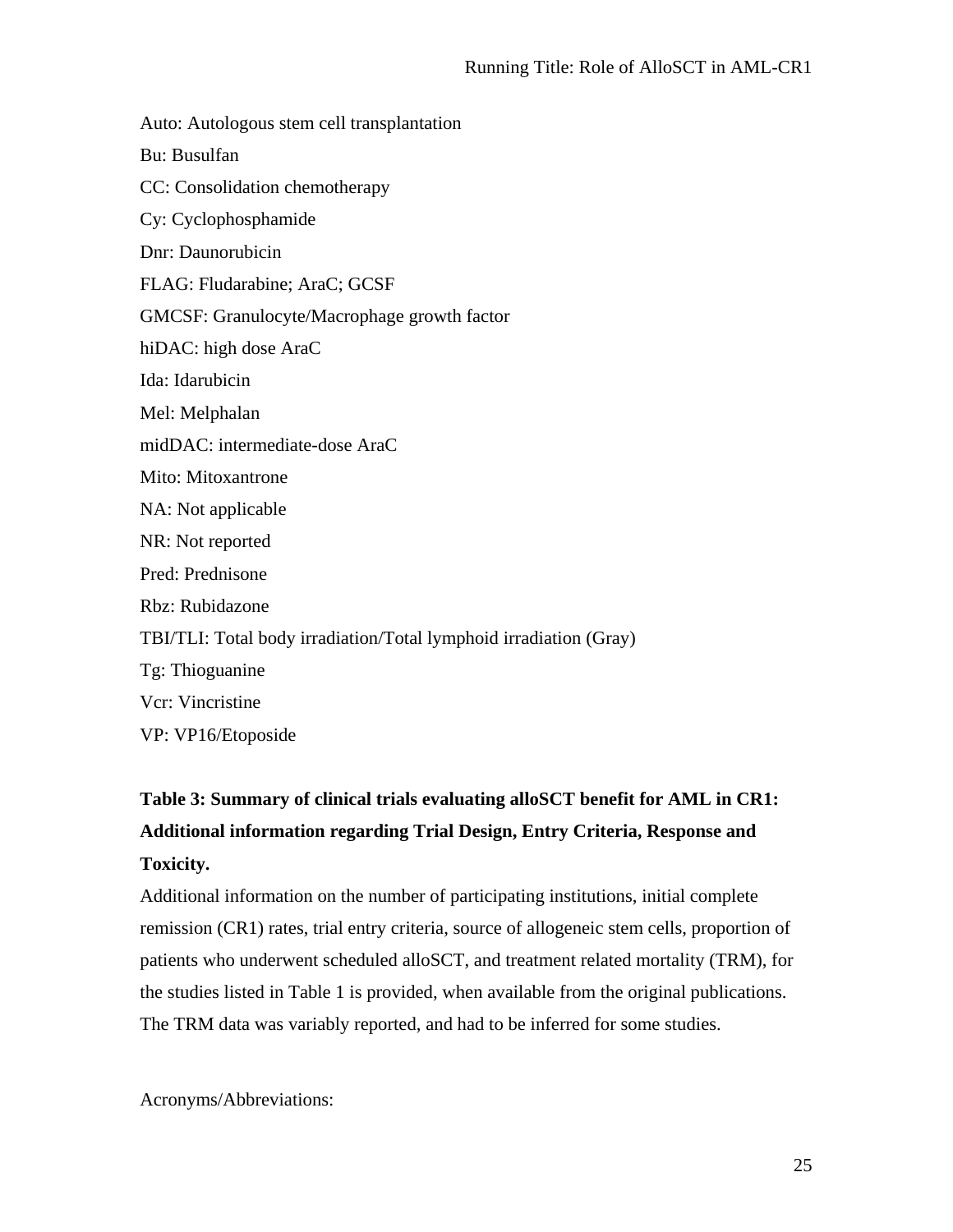APL: Acute promyelocytic leukemia BMSC: Bone marrow stem cell Card: Cardiac CBF: Core binding factor CNS: Central nervous system Hep: Hepatic Infxn: Infection MDS: Myelodysplastic syndrome Metab: Metabolic Neuro: Neurologic NR: Not reported PBSC: Peripheral blood stem cell Pulm: Pulmonary TCD: T-cell depleted

### **Figure 1: Search strategy flow chart.**

The Embase, Pubmed, Cochrane and Abstract search, and the process of identifying relevant clinical trials for inclusion in the meta-analysis are shown.

\* the most updated report was included

# **Figure 2: Forrest plot of relapse-free survival (RFS) benefit of alloSCT in AML-CR1.**

The individual reports are indicated on the Y-axis. The summary effect estimate (HR) for individual study reports are indicated by black rectangles (the size of the rectangle is proportional to the study weight), with the lines representing 95% CI. The overall summary effect estimate (HR) and 95% CI are indicated by the diamond. Overall estimates after additional sensitivity and sub-group analyses are shown below. The corresponding values for number of patients at-risk in the donor versus no-donor arm and HR (95% CI) are indicated alongside. The number trials combined per pooled estimate are also indicated.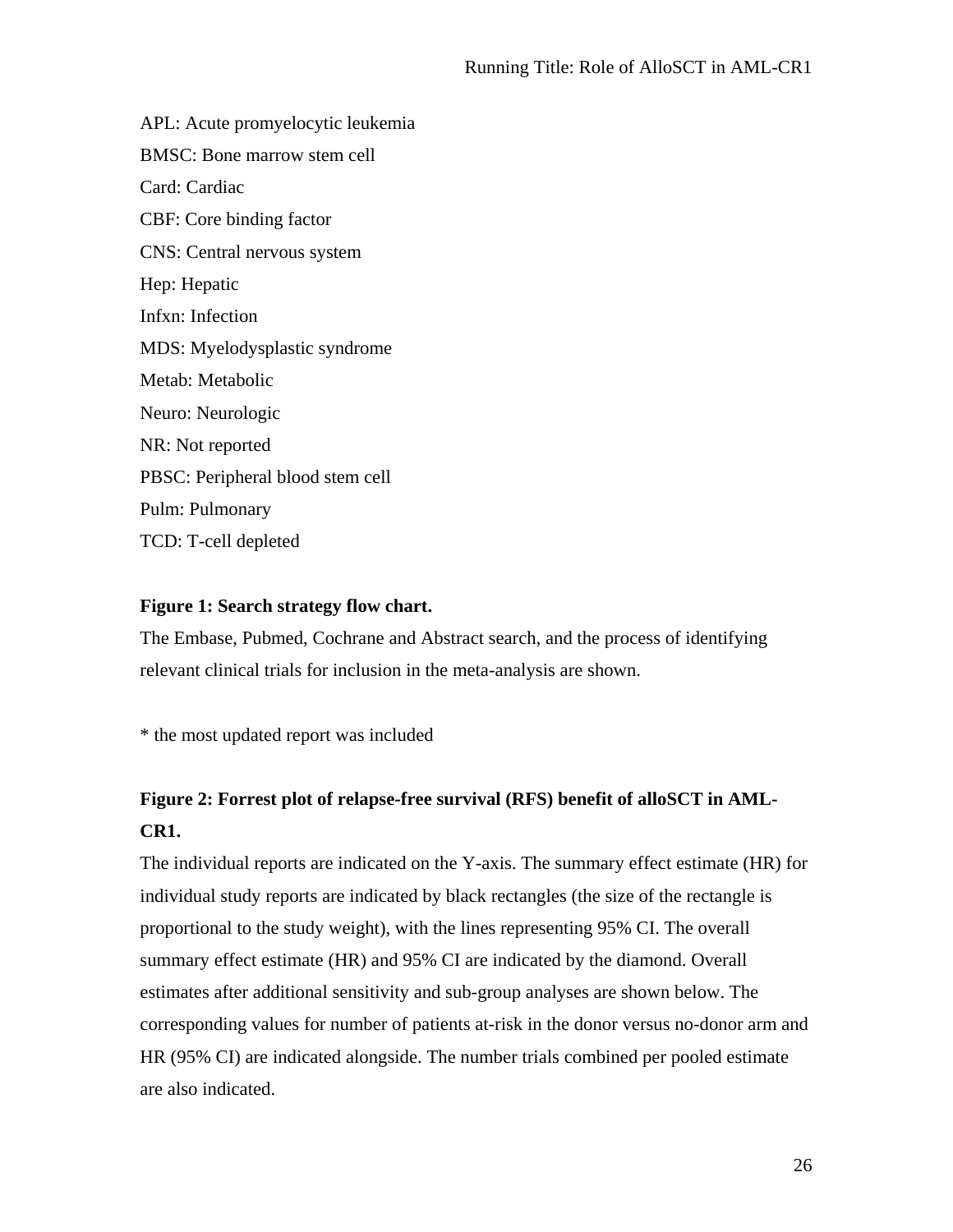\* studies only reporting RFS endpoints

### **Figure 3: Forrest plot of overall survival (OS) benefit of alloSCT in AML-CR1.**

The individual reports are indicated on the Y-axis. The summary effect estimate (HR) for individual study reports are indicated by black rectangles (the size of the rectangle is proportional to the study weight), with the lines representing 95% CI. The overall summary effect estimate (HR) and 95% CI are indicated by the diamond below. Overall estimates after sensitivity and sub-group analyses are shown below. The corresponding values for number of patients at-risk in the donor versus no-donor arm and HR (95% CI) are indicated alongside. The number trials combined per pooled estimate are also indicated.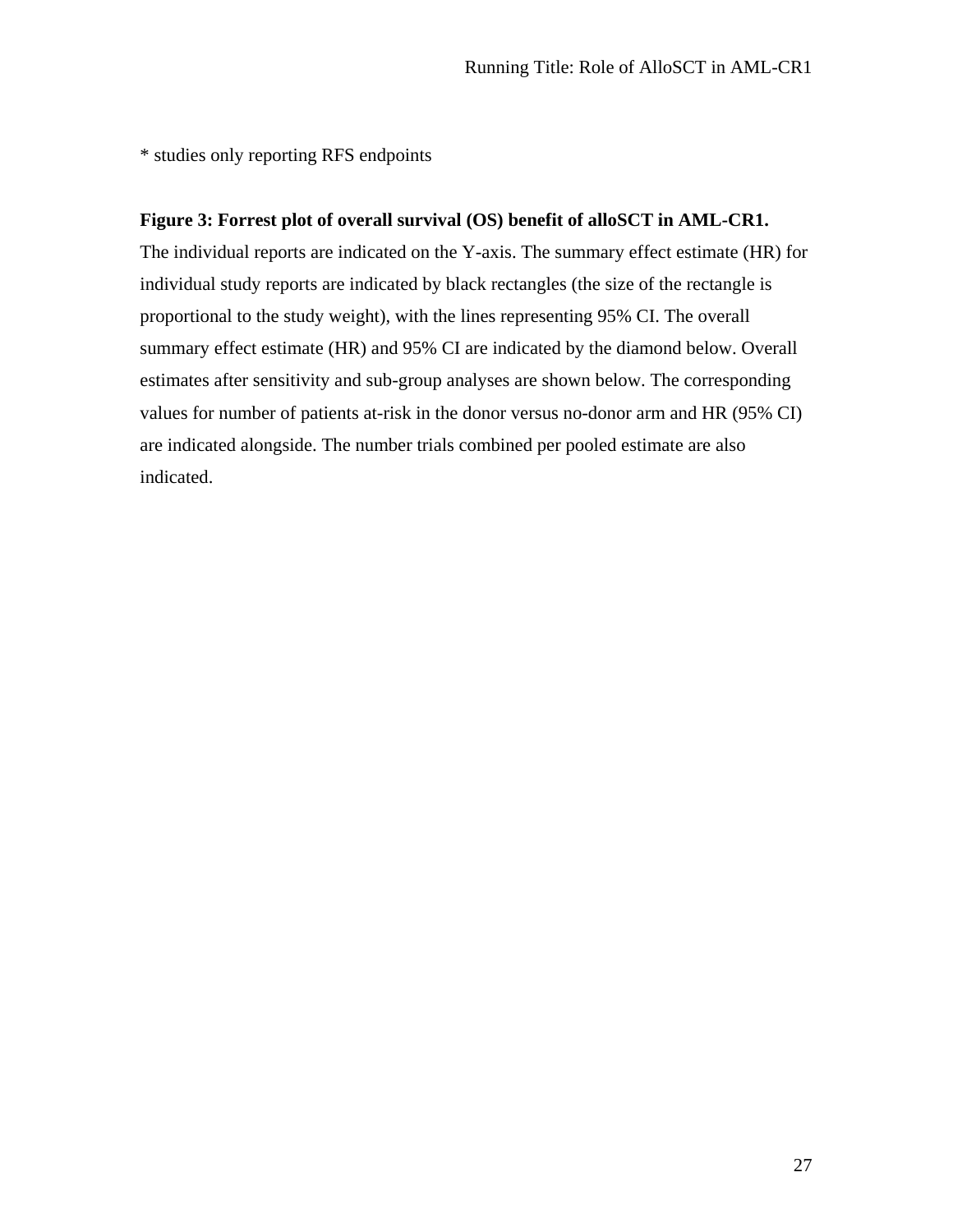### **Acknowledgements:**

We thank the authors of the clinical trials analyzed for their responses to our requests for clarification. In particular we would like to thank Didier Blaise MD, Benjamin Esterni PhD, Jan J. Cornelissen MD PhD, Bob Löwenberg MD PhD and Wim L. J. van Putten MSc for their input and critical feedback. J.K. had full access to all of the data in the study and takes responsibility for the integrity of the data and the accuracy of the data analysis. No contributor was compensated for their participation.

J.K. designed the study, performed the literature search, extracted and analyzed data, and wrote the paper. R.S. provided data and wrote the paper. K.J.K. provided data and wrote the paper. S.H. provided data and wrote the paper. J.S. provided data and wrote the paper. B.J.D. analyzed data and wrote the paper. M.W. wrote the paper. D.J.D. wrote the paper. R.M.S. wrote the paper. H.S. provided data and wrote the paper. F.R.A. provided data and wrote the paper. H.D. provided data and wrote the paper. J.H.A. wrote the paper. R.J.S. wrote the paper. C.C. designed the study, extracted data and wrote the paper.

J.K., R.S., K.J.K, S.H., J.S., B.J.D., M.W., D.J.D., R.M.S., F.R.A., H.D., J.H.A., R.J.S. and C.C. report no disclosures. H.S. reports membership of the advisory board of Bristol Myers Squibb Co. and Wyeth Inc.

C.C. is supported by the Stem Cell Cyclists of the Pan-Massachusetts Challenge.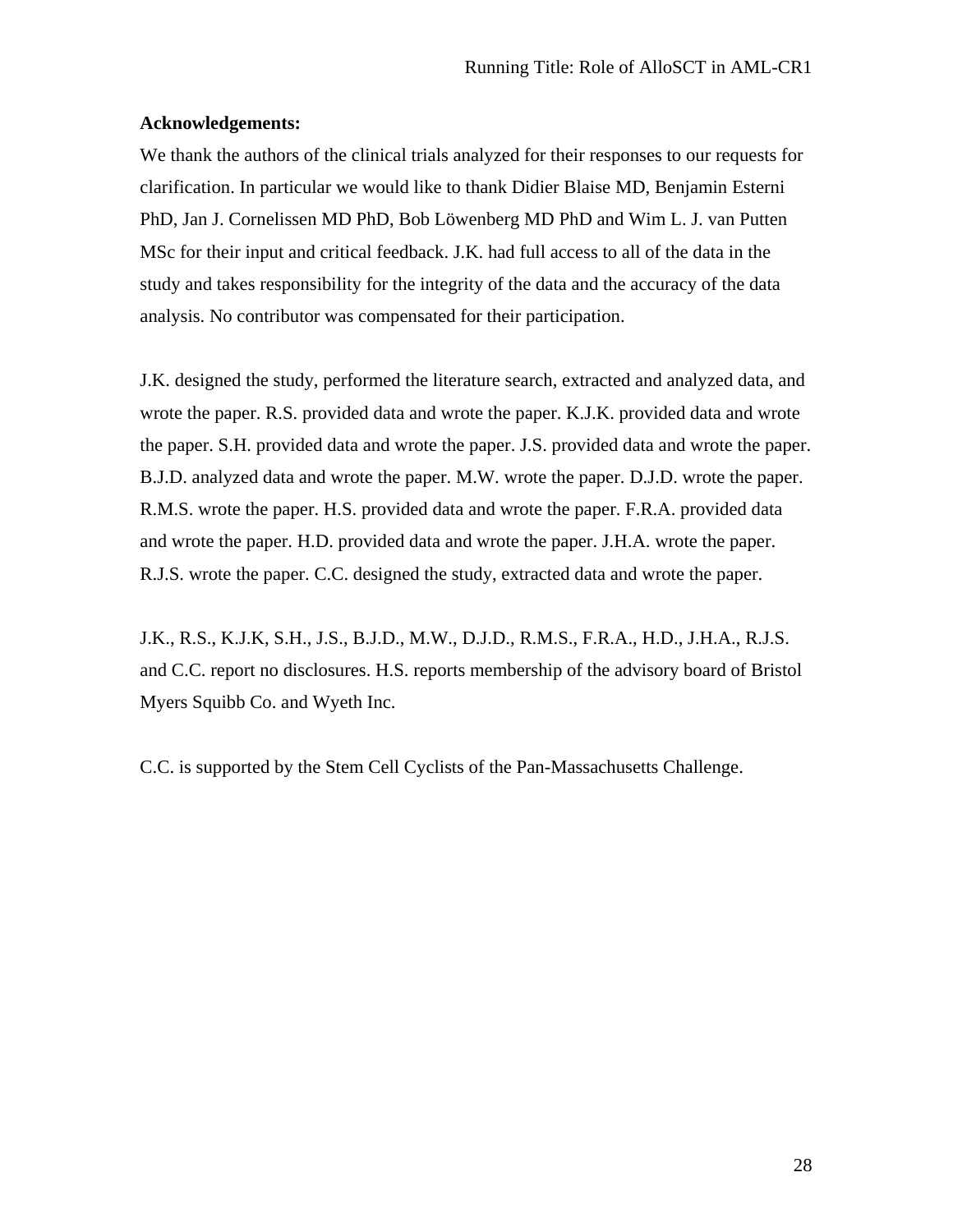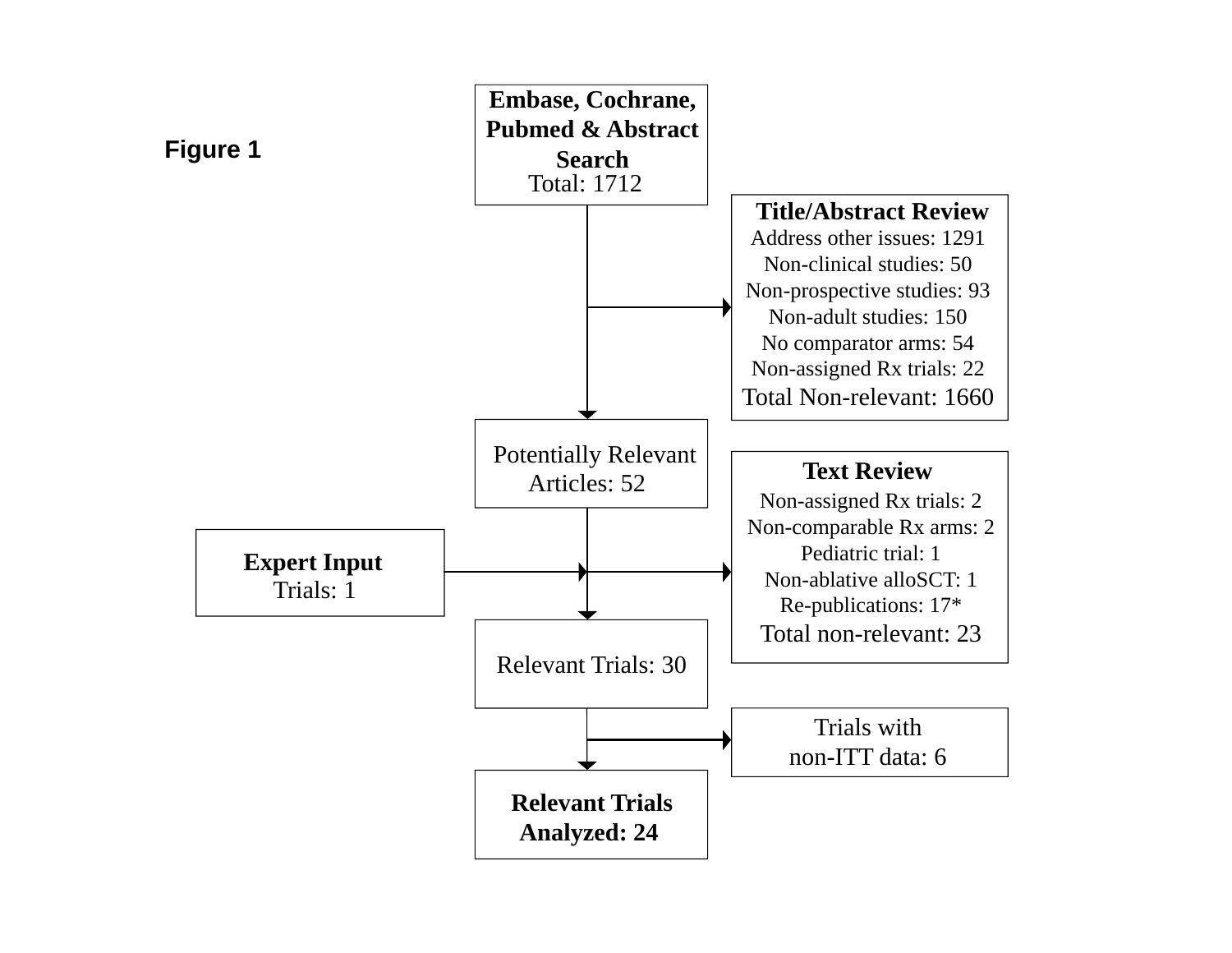



Hazard Ratio of Relapse or Death

# **Figure 2**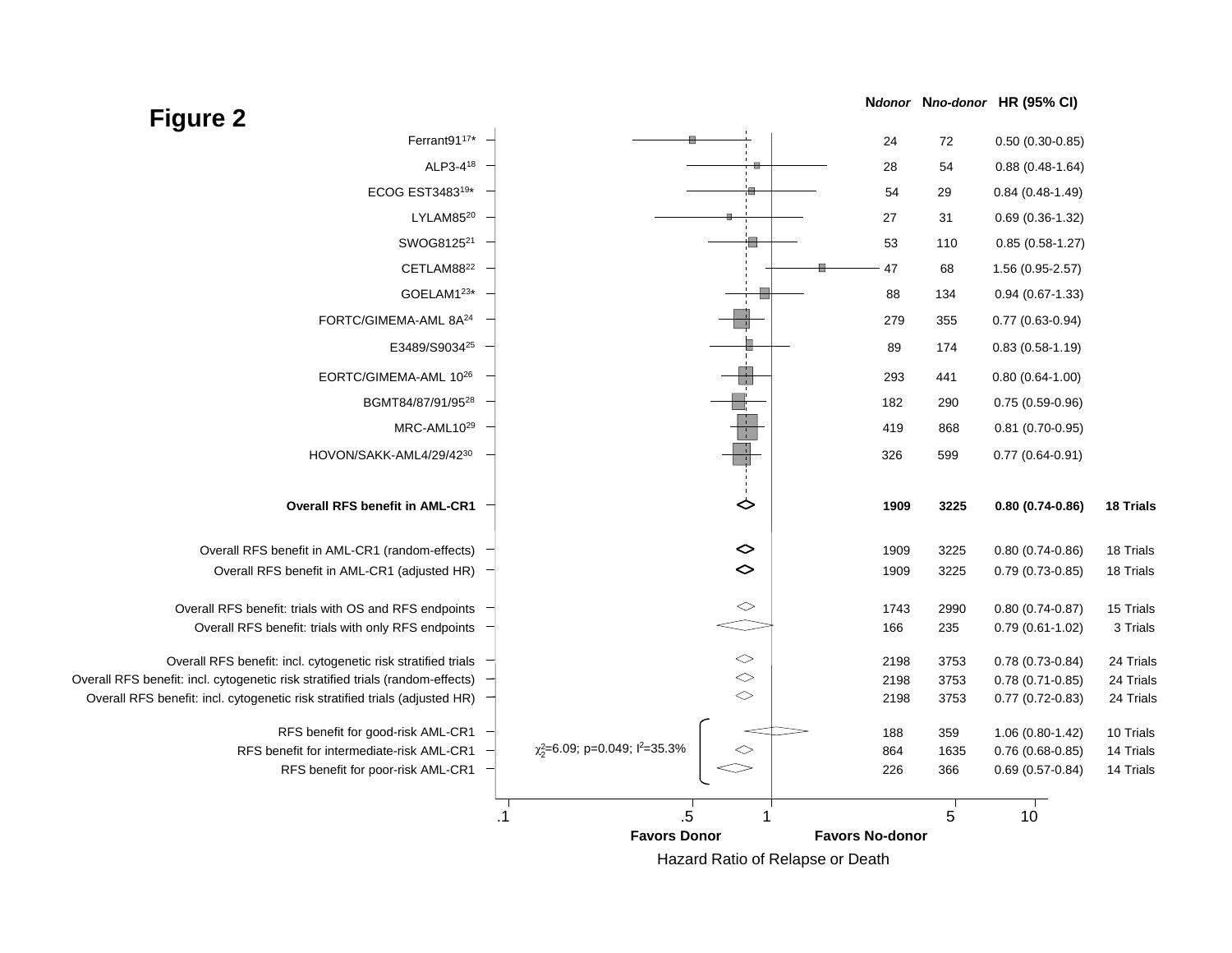



Hazard Ratio of Death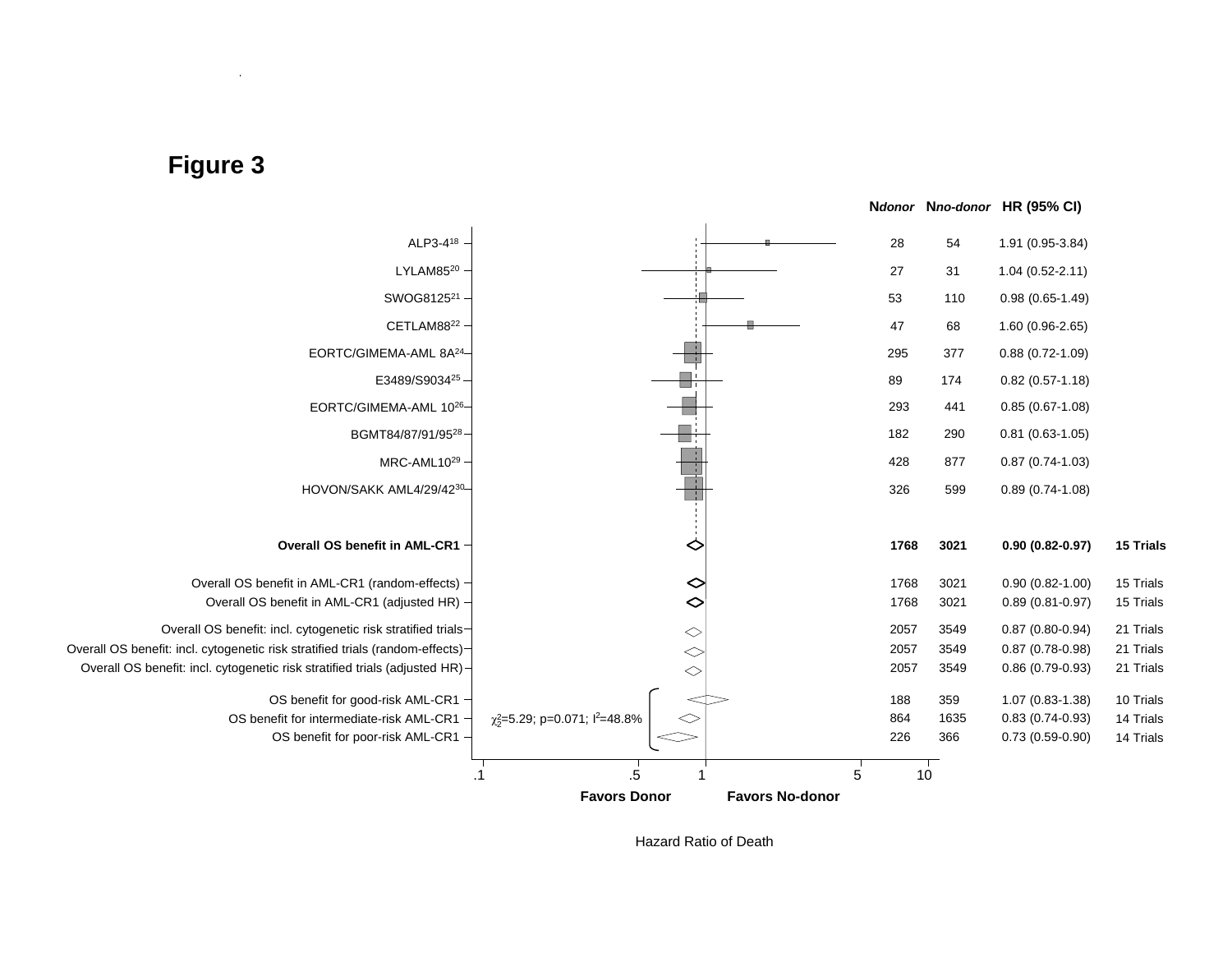|                           |                       |            | Donor arm               | No-donor arm                               | Median        |                                                               |
|---------------------------|-----------------------|------------|-------------------------|--------------------------------------------|---------------|---------------------------------------------------------------|
| Author                    |                       | Enrollment | Median age              | Median age                                 | follow-up     | AlloSCT benefit in AML-CR1?                                   |
| (Pub Yr)                  | Study ID              | Period     | Yr (range)              | Yr (range)                                 | Mo (range)    | <b>Study Conclusions</b>                                      |
| Ferrant <sup>17</sup>     |                       |            |                         |                                            |               | Overall: RFS-Yes; OS-NR                                       |
| (1991)                    | <b>NR</b>             | 1985-1990  | <b>NR</b>               | <b>NR</b>                                  | 42 (4-NR)     | Cyto stratified: NR                                           |
| Schiller <sup>18</sup>    |                       |            |                         |                                            |               | Overall: RFS-No; OS-No                                        |
| (1992)                    | ALP3-4                | 1982-1990  | $33(16-43)$             | 33 (18-45)                                 | 48 (4.3-93.6) | Cyto stratfied: NR                                            |
| Cassileth <sup>19</sup>   |                       |            |                         |                                            |               | Overall: RFS-No; OS-NR                                        |
| (1992)                    | E3483*                | <b>NR</b>  | NR (16-41)              | NR (16-41)                                 | 48 (NR)       | Cyto stratified: NR                                           |
| Archimbaud <sup>20</sup>  |                       |            |                         |                                            |               | Overall: RFS-No; OS-No                                        |
| (1994)                    | LYLAM85               | 1985-1990  | 31 (19-39)              | 31 (17-39)                                 | 63 (NR)       | Cyto stratfied: NR                                            |
| Hewlett <sup>21</sup>     |                       |            |                         |                                            |               | Overall: RFS-No; OS-No                                        |
| (1995)                    | S8125                 | 1982-1986  | 28 (16-49)              | 32 $(138-39)$                              | 111 (83-142)  | Cyto stratified: NR                                           |
| Sierra <sup>22</sup>      |                       |            |                         |                                            |               | Overall: RFS-No; OS-No                                        |
| (1996)                    | CETLAM88              | 1988-1993  | $31(1-50)$              | 29.5 (1-50)                                | 98 (5-106)    | Cyto stratified: NR                                           |
| Harousseau <sup>23</sup>  |                       |            |                         |                                            |               | Overall: RFS-No; OS-NR                                        |
| (1997)                    | GOELAM1               | 1987-1994  | $NR^{\chi}$ (15-40)     | $NR^{\chi}$ (15-40)                        | 62 (23-103)   | Cyto stratified: NR                                           |
| Keating $^{24}$           |                       |            |                         |                                            |               | Overall: RFS-Yes; OS-No                                       |
| (1998)                    | EORTC/GIMEMA-AML8A    | 1986-1993  | 32 (13 $^{\alpha}$ -45) | 31 (11 <sup><math>\alpha</math></sup> -45) | 69.6 (NR)     | Cyto stratified: NR                                           |
| Slovak <sup>25</sup>      |                       |            |                         |                                            |               | Overall: RFS-No; OS-No                                        |
| (2000)                    | E3489/S9034           | 1990-1995  | 34 (18-54)              | 39 (16-55)                                 | 57.6 (8-90)   | Cyto stratified: RFS-No; OS-Yes (poor-risk)                   |
| Suciu <sup>26</sup>       |                       |            |                         |                                            |               | Overall: RFS-Yes; OS-No                                       |
| (2003)                    | EORTC/GIMEMA-AML10    | 1993-1999  | $35(15-45)$             | $33(15-45)$                                | 48 (NR)       | Cyto stratified: RFS-Yes;OS-Yes (poor-risk)                   |
| Brunet <sup>27</sup>      |                       |            |                         |                                            |               | Overall: NA (alloSCT option for non-fav risk)                 |
| (2004)                    | CETLAM94              | 1994-1999  | 37 (16-50)              | 37 (16-50)                                 | 54 (1-85)     | Cyto stratified: RFS-No; OS-No                                |
| Jourdan <sup>28</sup>     |                       |            |                         |                                            |               | Overall: RFS-Yes; OS-No                                       |
| (2005)                    | BGMT 84/87/91/95      | 1984-2001  | 34 (15-45)              | $33.5(15-45)$                              | 114 (29-222)  | Cyto stratified: RFS-NR; OS-NR                                |
| Burnett <sup>29</sup>     |                       |            |                         |                                            |               | Overall: RFS-Yes; OS-No                                       |
| (2006)                    | MRC AML10             | 1988-1995  | NR (0-45+)              | NR (0-45+)                                 | 142 (26-193)  | Cyto stratified: RFS-Yes; OS-Yes (intermed-risk)              |
| Cornelissen <sup>30</sup> |                       |            |                         |                                            |               | Overall: RFS-Yes; OS-No                                       |
| (2007)                    | HOVON/SAKK AML4/29/42 | 1987-2003  | 39 (15-55)              | 39 (16-55)                                 | 63 (NR)       | Cyto stratified: RFS-NR <sup>®</sup> ; OS-NR <sup>®</sup>     |
| Schlenk <sup>31</sup>     | AMLHD93               | 1993-1998  | 44 (17-59)              | 47 (16-60)                                 | 106 (74-178)  | Overall: NA (alloSCT option for non-fav risk)                 |
| (2008)                    | AMLHD98A              | 1998-2004  | 48 (16-60)              | 47 (18-60)                                 | 73 (11-118)   | Cyto stratified: RFS-Yes; OS-Yes (intermed-risk) <sup>¢</sup> |
| Basara $32$               |                       |            |                         |                                            |               | Overall: NA (alloSCT option for poor-risk)                    |
| (2009)                    | OSHO AML96/02         | 1996-2006  | 42 (17-59)              | 51 (16-60)                                 | 19 (4-94)     | Cyto Stratified: RFS-Yes; OS-Yes (poor-risk)                  |
| Sakamaki $^{33}$          | JALSG AML97           | 1997-2001  | 37 (16-50)              | 36.5 (15-50)                               | 74 (19-104)   | Overall: NA (alloSCT for non-fav JALSG risk)                  |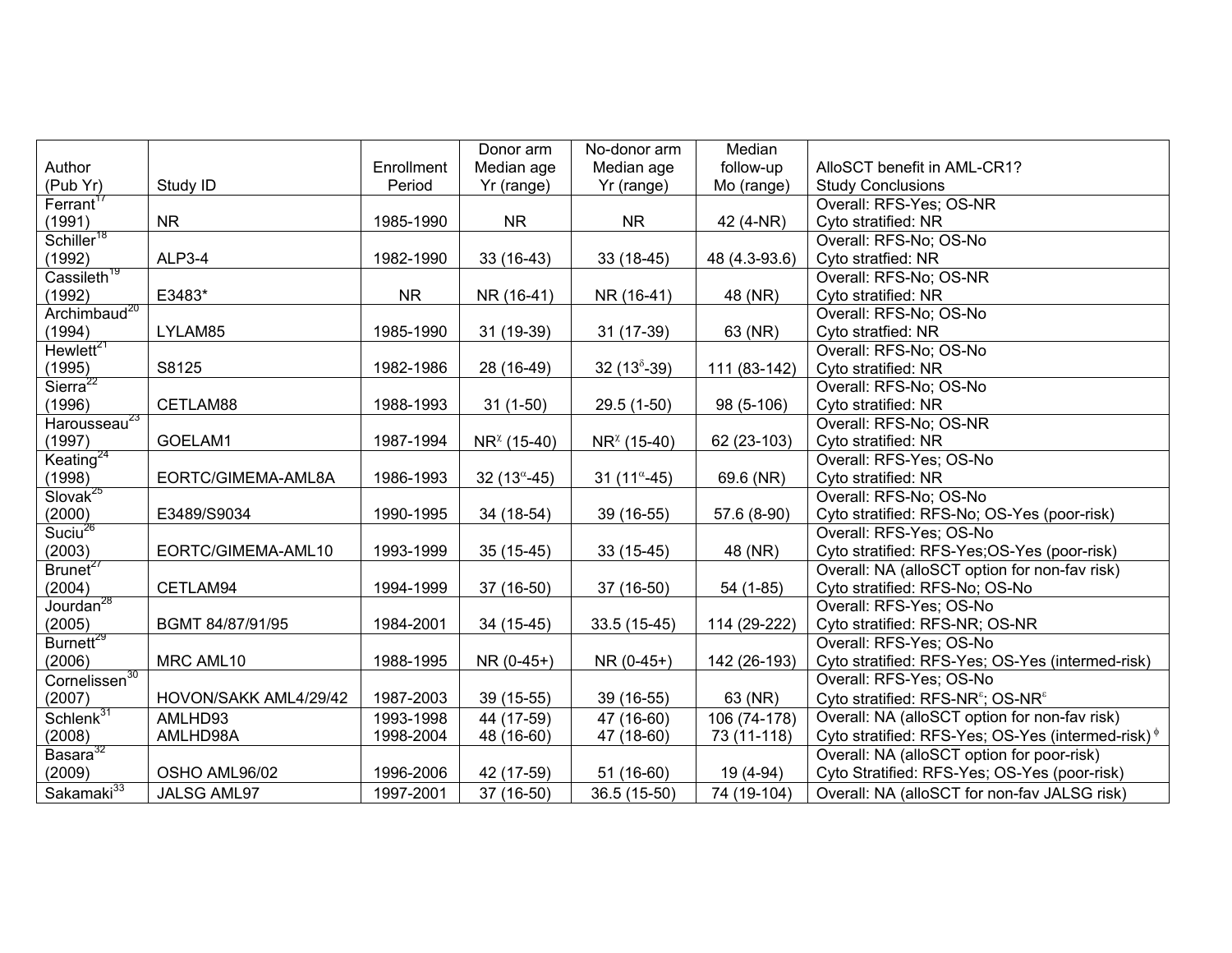| $(2009)^{\beta}$ |                            |               | OS-No<br>ട-No<br>stratified<br>. RF<br>$\sim$ trees<br>vtr |
|------------------|----------------------------|---------------|------------------------------------------------------------|
| --               | $\sim$ $\sim$ $\sim$<br>-- | $\sim$<br>--- |                                                            |

Table 1: Summary of clinical trials evaluating alloSCT benefit for AML in CR1.

 $\alpha$  very few patients under 15 were enrolled, per the study report

 $β$  manuscript submitted for publication

 $\alpha$  no significant difference between donor and no-donor groups, per the study report

 $\delta$  described as a study of adult AML

<sup>ε</sup> pooled cytogenetic risk stratified results from four cooperative groups are presented, indicating RFS and OS alloSCT benefit in

intermediate-risk AML-CR1, and RFS but not OS benefit in poor-risk AML-CR1. See text for details.

<sup>φ</sup> alloSCT benefit for intermed-risk AML-CR1 documented in AMLHD98A study

γ JALSG risk stratified outcomes were restratified by cytogenetic risk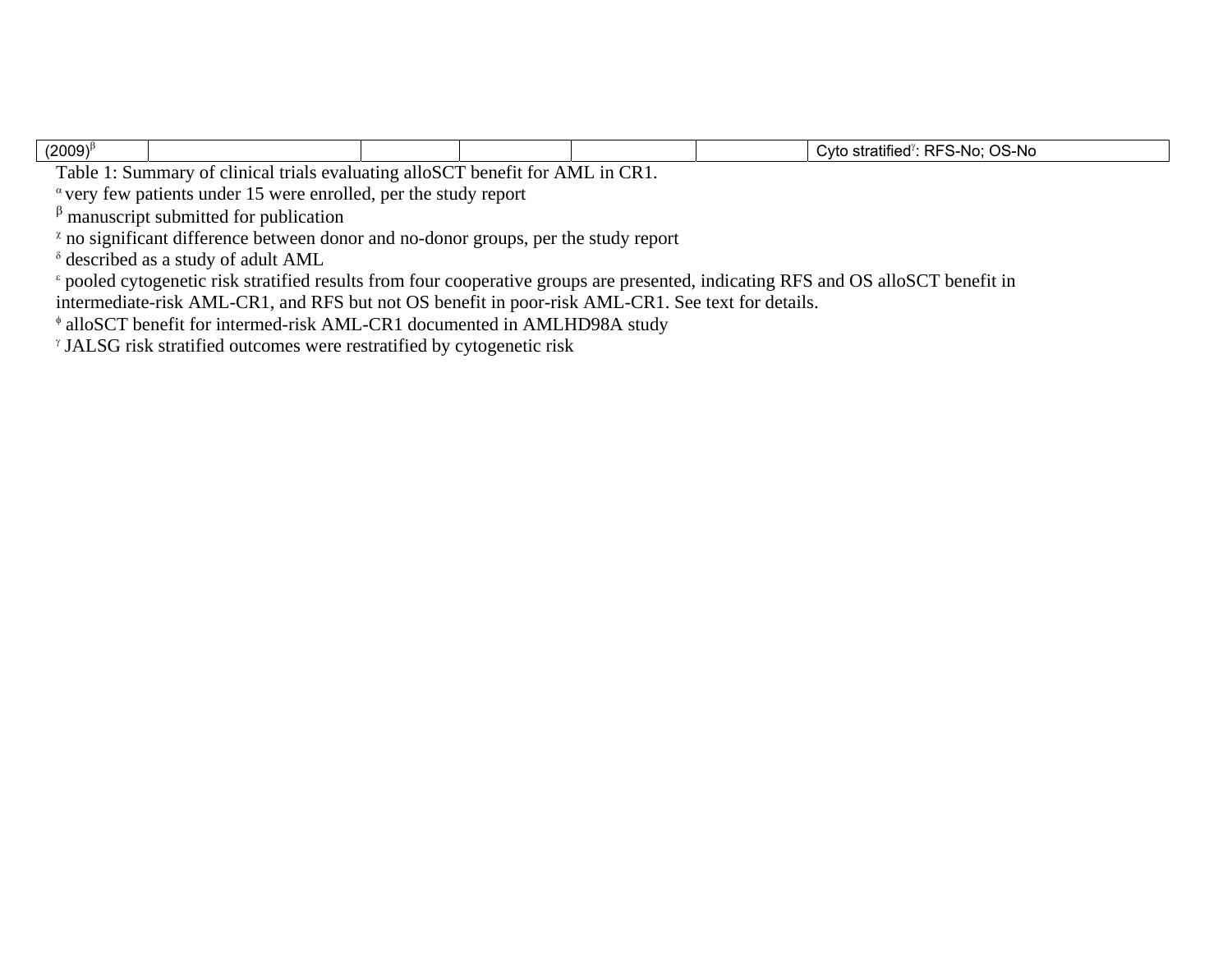|                                    | Donor v No-donor       | <b>Induction Therapy</b> |                     |                                   |                                   |  |
|------------------------------------|------------------------|--------------------------|---------------------|-----------------------------------|-----------------------------------|--|
| <b>Study Author</b>                | Arms                   | (optional)               | Interim Therapy     | Ablative Allogeneic Conditioning* | <b>Consolidation Chemotherapy</b> |  |
| Ferrant <sup>17</sup>              | Allo v Auto            | Dnr+AraC->(hiDAC)        | Dnr+AraC            | Cy+AraC+TBI(8Gy)                  | <b>NA</b>                         |  |
| Schiller <sup>18</sup>             | Allo v CC              | Dnr+AraC±Tg              | None                | Cy/AraC+TBI(11Gy)/TLI±AraC/Mito   | hiDAC+Dnr/Mito/VP x1-3            |  |
| $\overline{\text{Cassileth}^{19}}$ | Allo v CC              | Dnr+AraC+Tg x1-2         | None                | <b>NR</b>                         | hiDAC+Amsa x1                     |  |
| Archimbaud <sup>20</sup>           | Allo v CC              | Dnr+AraC+Tg              | hiDAC+Amsa          | Cy+Bu;Cy+TBI(10-12Gy)             | Dnr+AraC+Tg v midDAC+Dnr          |  |
|                                    |                        | Dnr+AraC+Tg+Vcr+Pred     |                     |                                   | Dnr+AraC+Tg+Vcr+Pred x2->maint v  |  |
| Hewlett <sup>21</sup>              | Allo v CC              | $x1-2$                   | None                | $Cy+TBI(12Gy)$                    | late intensification              |  |
|                                    |                        |                          | hiDAC+Mito->        | Cy+TBI(12-14Gy); Bu+Mel;          |                                   |  |
| Sierra <sup>22</sup>               | Allo v Auto            | Dnr+AraC+VP x1-2         | hiDAC+Amsa          | Bu+Cy±VP;Bu+VP                    | <b>NA</b>                         |  |
|                                    |                        |                          | D:Amsa+AraC;        |                                   |                                   |  |
| Harousseau <sup>23</sup>           | Allo v Auto v CC       | Ida/Rbz+AraC x1-2        | ND:hiDAC+Ida/Rbz    | Bu+Cy;Cy+TBI;Various+TBI          | Amsa+VP                           |  |
| Keating $^{24}$                    | Allo v Auto v CC       | Dnr+AraC±GMCSF x1-2      | midDAC+Amsa         | Cy+TBI(10-12Gy);Bu+Gy             | hiDAC                             |  |
| Slovak <sup>25</sup>               | Allo v Auto v CC       | Ida+AraC x1-2            | Ida+AraC            | Bu+Cy                             | hiDAC                             |  |
|                                    |                        | Dnr/Ida/Mito+AraC+VP     |                     |                                   |                                   |  |
| Suciu $^{26}$                      | Allo v Auto            | $x1-2$                   | Dnr/Ida/Mito+midDAC | Cy+TBI(12Gy);Bu+Cy                | <b>NA</b>                         |  |
|                                    | Allo v Auto(Non        |                          |                     |                                   |                                   |  |
| Brunet <sup>27</sup>               | favorable risk)        | Ida+AraC+VP x1-2         | midDAC+Mito         | Cy+TBI(12-14Gy); Bu+Cy            | <b>NA</b>                         |  |
| Jourdan $\overline{a^{28}}$        | Allo v Auto $\pm$ v CC | Dnr+AraC x1-2            | Dnr+AraC            | Cy+TBI(12Gy);Bu+Cy                | hiDAC                             |  |
|                                    |                        |                          | Amsa+AraC+VP->      |                                   |                                   |  |
| Burnett <sup>29</sup>              | Allo v Auto v Obs      | Dnr+AraC+Tg/VP x2        | midDAC+Mito         | Cy+TBI(7.5-14Gy); Bu+Cy           | <b>NA</b>                         |  |
|                                    |                        | Dnr/Ida+AraC->           |                     |                                   |                                   |  |
| Cornelissen <sup>30</sup>          | Allo v Auto v Obs      | Amsa+midDAC              | ND:Mito+VP          | <b>NR</b>                         | <b>NA</b>                         |  |
|                                    | Allo v CC (int-risk)   |                          |                     |                                   |                                   |  |
|                                    | (HD93, 98A) or         |                          |                     |                                   |                                   |  |
|                                    | Auto (poor-risk)       |                          |                     |                                   |                                   |  |
| Schlenk <sup>31</sup>              | (HD93)                 | Ida+AraC+VP x2           | hiDAC+Mito          | Cy+TBI(12-14Gy); Bu+Cy            | hiDAC+Mito                        |  |
|                                    | Allo v CC/Auto         | $Ida + midDAC - >$       | AML96:              |                                   |                                   |  |
| Basara <sup>32</sup>               | (poor risk)            | (midDAC+Mito/FLAG+Mito)  | Ida+midDAC/Mito     | Cy+TBI(12Gy)                      | AML96:midDAC; AML02:Ida+midDAC    |  |
|                                    | Allo v CC (int/poor    |                          |                     |                                   |                                   |  |
| Sakamaki <sup>33</sup>             | JALSG risk)            | Ida+AraC x1-2            | None                | Per Institutional Standard        | AraC+Anthracycline ± maint        |  |

Table 2: Summary of clinical trials evaluating alloSCT benefit for AML in CR1: Therapies utilized.